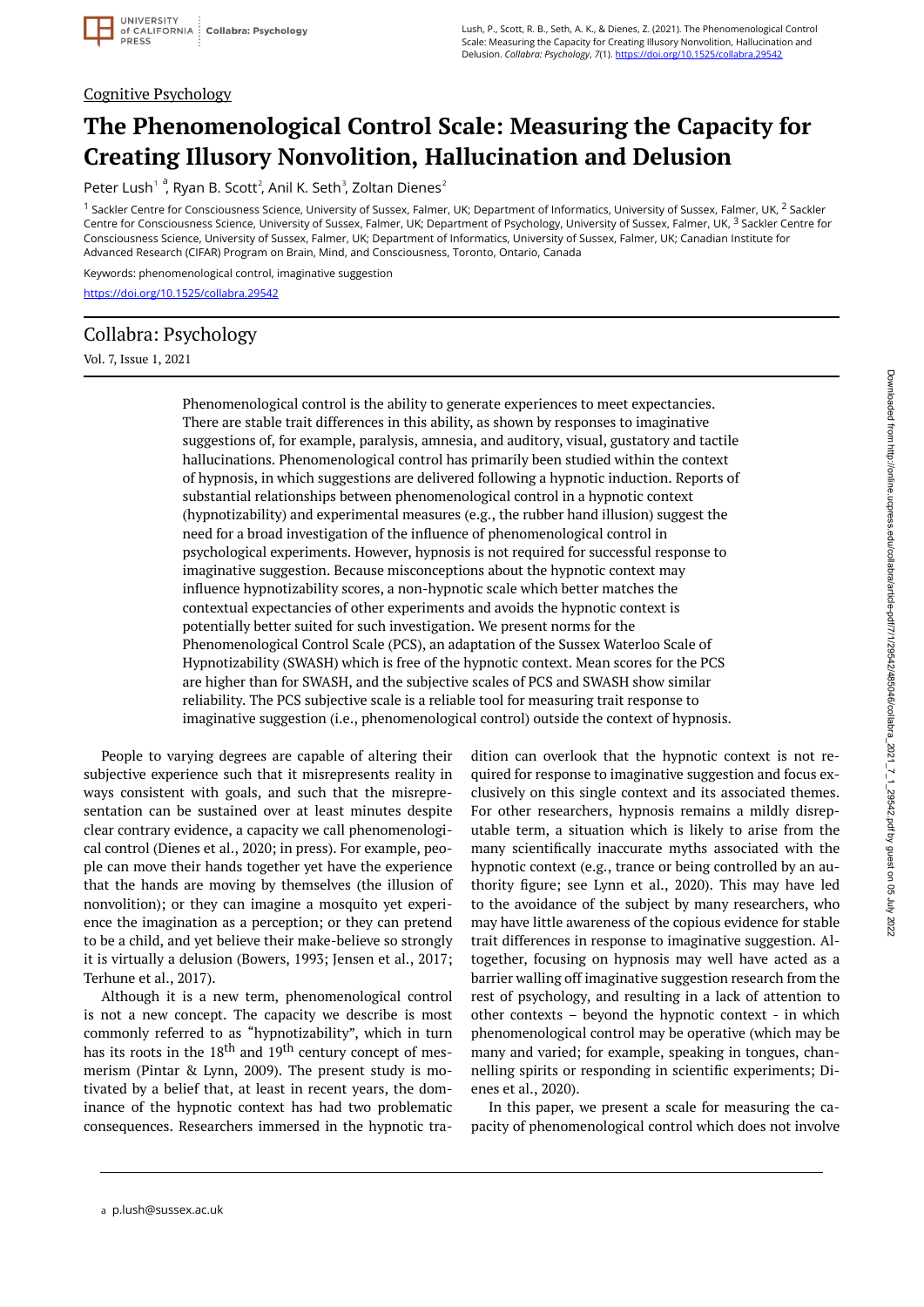hypnotic induction or reference the hypnotic context. Our aim is to accelerate research into imaginative suggestion away from just the hypnotic context (and its associated cultural myths) and to raise awareness of imaginative suggestion research outside the field. This is particularly important because imaginative suggestion effects may confound experimental psychology measures (see Corneille & Lush, 2021; Dienes et al., 2020; Lush et al., 2020; Lush, Dienes, Seth, et al., 2021) to degrees which are considerably underappreciated. Trait differences in response to imaginative suggestion (as measured by imaginative suggestion scales) are therefore potentially relevant to any researcher interested in reports of change in experience.

The capacity for phenomenological control can express itself in many contexts. In the hypnotic context, it is called hypnotizability. Hypnotizability is a stable trait (Piccione et al., 1989), measured by response to a series of direct imaginative suggestions (Woody & Barnier, 2008). Within a hypnotic context, the experimenter is designated as a hypnotist, there is a hypnotic induction (typically involving relaxation and suggestions that the participant is entering a state of hypnosis) before suggestions are delivered, and the hypnotic session is ended by bringing people "back out of hypnosis" (see Kihlstrom, 2008). It has long been known that response to imaginative suggestion does not require a special state (Barber & Glass, 1962; Hull, 1933) and the postulation of a special state has not so far been shown necessary to explain response to imaginative suggestions (see Jensen et al., 2017; Lynn et al., 2020). A formal hypnotic induction has been reported to provide a small boost in response over imaginative suggestion without an induction (Braffman & Kirsch, 1999; Martin & Dienes, 2019); other studies report no significant increase in mean response (E. C. Meyer & Lynn, 2011; Milling et al., 2010). Notably, merely the addition of the word "hypnosis" to a screening procedure is sufficient to produce such a boost (Gandhi & Oakley, 2005). Rather than this word having any unique status, a simple explanation is that it drives particular demand characteristics (aspects of an experimental situation which, sometimes contrary to experimenter's intentions, communicate experimental expectations to participants; Orne, 1962; cf. Sharpe & Whelton, 2016) in participants who arrive with a culturally acquired knowledge of the hypnotic context. Again, we emphasise that response to imaginative suggestion predates the introduction of the term "hypnosis" (most famously in mesmerism but also other contexts, Hammond, 2013).

The well-established fact that response to imaginative suggestion does not require hypnosis has not been overlooked in previous scale development. There are existing scales which measure response to non-hypnotic imaginative suggestion, most notably the scales arising from Barber and colleagues work on non-hypnotic imaginative suggestion (Barber & Glass, 1962; Barber & Wilson, 1978). Indeed, any hypnosis scale can be turned into a non-hypnotic scale simply by removing reference to hypnosis and related concepts such as trance, sleep or relaxation (e.g., E. C. Meyer & Lynn, 2011), and a non-hypnotic scale transformed into a hypnosis scale by adding reference to hypnosis and related concepts (e.g., Braffman & Kirsch, 1999). However, existing efforts in this direction have so far failed to displace hypnosis as the dominant context in which imaginative suggestion research is conducted. Because the hypnotic context refers to outdated and inaccurate conceptions of the phenomena in question, this is likely to be a barrier to progress.

Here we follow Barber & Wilson (1978) in developing a scale to measure response to imaginative suggestion outside the hypnotic context (see also Oakley et al., 2021). The dominant hypnosis scales have been in use for decades, and there is a general need for new scale development to reflect current scientific understanding (Acunzo & Terhune, 2021; Jensen et al., 2017), as well as to address potential confounds arising from peoples' expectations about what hypnosis entails.

As briefly mentioned above, the hypnotic context conveys a wide range of myths and misunderstandings, for example, that there is a "trance" state upon which response to suggestion depends; or that response to hypnotic suggestion is involuntary (rather than just being experienced as involuntary; see Lynn et al., 2020, for a review of persistent myths about hypnosis and imaginative suggestion). For example, in shifting from the mesmeric context in which suggestions were generally indirect (e.g., passing hands across the body to manipulate "mesmeric fluid") to the kind of direct verbal suggestions which accompanied the introduction of the term "hypnosis", response to imaginative suggestion became associated with sleep (Gravitz & Gerton, 1984; see Pintar & Lynn, 2009 for a history of hypnosis). However, it is now known that hypnosis is not related to sleep (e.g. Banyai & Hilgard, 1976).

Similarly, a focus on hypnosis has led to an emphasis on direct verbal suggestion in the study of imaginative suggestion effects, and even to the proposal that direct verbal suggestion and indirect suggestion are unrelated (e.g., see non-significant correlations between direct and indirect suggestion response reported by Polczyk, 2016), an argument which overlooks that mesmerism (and therefore hypnosis) began as a non-verbal indirect suggestion effect (Hammond, 2013). This focus may also have led to a lack of attention to the role that response to imaginative suggestion may play in other contexts. If we accept that people can respond to both direct and indirect suggestions via the same mechanisms, and if we accept that suggestion effects can be generated in contexts other than mesmerism or hypnosis, then it is possible that participant hypothesis awareness arising from demand characteristics may act as indirect suggestion effects and drive experience in experiments (Kirsch & Council, 1989; Lush et al., 2020; Lush, Dienes, Seth, et al., 2021; Michael et al., 2012). This is one important reason why it may be beneficial to conduct imaginative suggestion research away from the hypnotic context.

The term "phenomenological control" does not refer to a new concept. We have introduced it to avoid the unwarranted associations which arise from terminology based on "hypnosis"(see Dienes et al., 2020 for detailed discussion). The term indicates that response is a construction on the part of the subject according to their perception of task requirements rather than a disposition for being controlled by others (such as may be implied by suggestibility). More specifically, it describes trait response to context-general direct and indirect suggestions (including in hypnosis). Therefore, the expectancies which lead to phenomenologi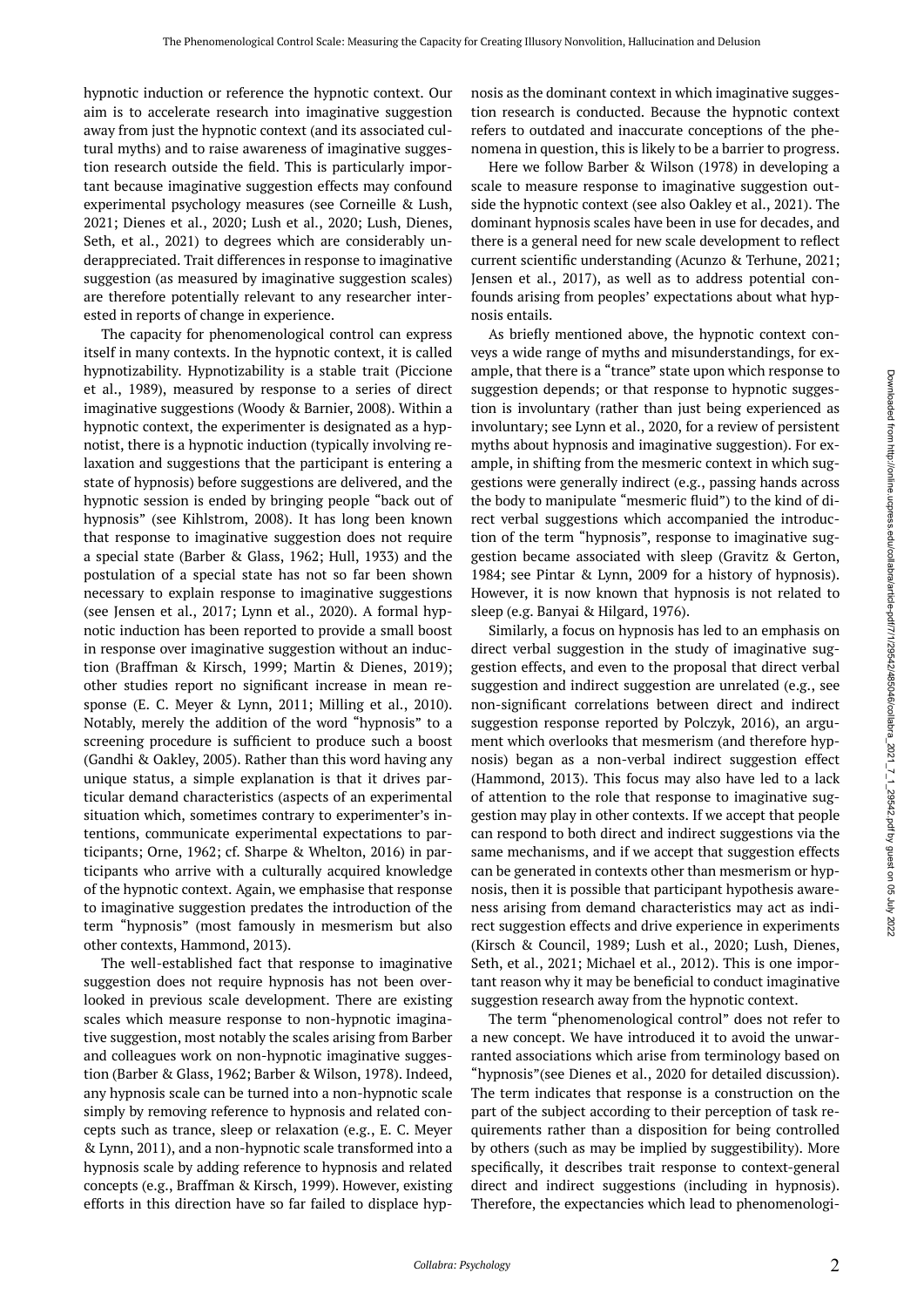cal control can be generated through explicit verbal suggestion (Oakley et al., 2021), or else arise from other sources, for example perceptions of demand characteristics (Corneille & Lush, 2021; Kirsch & Council, 1989; Lush et al., 2020; Michael et al., 2012).

Previous terminology for describing expectancy related experience away from the hypnotic context is problematic. While the term "imaginative suggestion" accurately conveys the nature of scale items, the term "imaginative suggestibility" (Kirsch & Braffman, 2001) may be confused with other forms of suggestibility such as social compliance. Social compliance is a distinct concept to response to imaginative suggestion (e.g. Coe et al., 1973; Moore, 1964; Tasso et al., 2020; but see Polczyk & Pasek, 2006). It cannot, however, be ruled out that any given response on a hypnosis or phenomenological control scale (or indeed any subjective report scale) may reflect response due to social compliance such as faking or imagination rather than phenomenological control. Further, "suggestible" implies subjects are passively manipulated in ways against their intentions, which "phenomenological control" does not entail (see Dell, 2021 for further arguments against the suitability of the term "suggestible" to describe the ability to change experience in hypnosis). Note that our rejection of "suggestibility" does not extend to use of the term "suggestion", which does not have the same connotations as "suggestible"; one can successfully respond to a suggestion (e.g. "Did you think of trying this?") without being suggestible.

Previous terminology has also employed "imagination", which may also have been problematic. For example, "Creative Imagination" (Barber & Wilson, 1978) evokes unrelated ideas such as being good at writing or art (see Dienes et al., 2020). This may have played an important role in the failure of Barber's scales to displace hypnosis scales, as "creative imagination" perhaps fails to convey the range of response to imaginative suggestion, for example, surgical anaesthesia (Esdaile, 1852; Wobst, 2007). Those unfamiliar with the history of imaginative suggestion research may have a misunderstanding of the phenomena which a researcher studying "creative imaginative" is investigating. We emphasise that, while we believe that "creative imagination" is a problematic term for the overall construct, both imagination and suggestion are useful terms for describing the phenomena in question. We define the sort of suggestion that is relevant for phenomenological control as a communication to experience a counter-factual state of affairs as real, for example a voluntary movement as involuntary, or imagination as perceptual. Imagination involves the construction of non-present or counter-factual states of affairs (for a discussion of different ways of imagining, see Currie & Ravenscroft, 2002; the word "imagination", for example, does not necessarily imply the use of visual imagery). For all these reasons, a new term may be beneficial.

The phenomenological control scale will be useful for researchers in two broad ways (cf. Oakley & Halligan, 2009): first, as a way of more rigorously exploring phenomena which phenomenological control may surreptitiously bring about without subject nor experimenter necessarily realizing; and, second, as a way of investigating the nature of conscious perception as revealed by our capacity to transform it. In short, measuring trait phenomenological control

outside a hypnotic context can help identify effects of demand characteristics and can provide an opportunity to study how perceptual experiences are constructed by interacting bottom-up and top-down processes.

In terms of the first point, we recently investigated predictions of the theory that phenomenological control confounds reports of experience in psychological studies. We found that measures of changes in experience in psychological phenomena (e.g., the rubber hand illusion and mirror synaesthesia) are predicted by response to direct imaginative suggestion in the hypnotic context (Lush et al., 2020; measured by SWASH). These relationships are substantial. For example, a 1 point increase in hypnotizability score (6 point scale) predicts reports of experience of "ownership" of a fake hand by 0.8 points (7 point scale) (Lush, Dienes, & Seth, 2021). Wherever demand characteristics have not been controlled (e.g., because existing control measures are invalid, Lush, 2020), they may act as indirect imaginative suggestions to meet expectancies by generating experience, just as in direct hypnotic suggestion (see Dienes et al., 2020; Lush et al., 2020). Because this issue may be widespread, it is necessary to test this prediction in a range of phenomena. However, because there are so many myths surrounding the hypnotic context (which participants are likely to bring to the experimental situation) the measurement of hypnotizability is not well matched to other experimental situations. Further, phenomenological control may manifest itself in various contexts in life, including pain control, placebo (Kirsch, 2017), meditation (Dienes et al., in press), spirit possession (Deeley et al., 2014; Dienes & Perner, 2007), out of body experiences (Facco et al., 2019), and more mundanely, any emotions, perceptions, or experiences that being part of any group may render desirable to a person in certain situations.

In terms of the second way the scale may be useful, it may facilitate research into the processes by which people exert phenomenological control itself, that is, how people can strategically (although not knowingly) alter their conscious experience so compellingly that the altered subjective experience presents itself as an objective representation of reality. Understanding this process provides a novel avenue for understanding how conscious perceptual experiences are constructed within the brain (for the constructive nature of conscious perception, see e.g. Frith, 2013; Gazzaniga, 2018; Seth, 2019). Further, by removing the induction and discarding the term "hypnosis", the role of any induction or altered state of consciousness can be approached in a way more aligned with other research examining the influence of expectations or predictions on perception (e.g., De Lange et al., 2018).

We note that there is compelling evidence that response to imaginative suggestion involves genuine change in experience. For example, McGeown et al. (2012) showed V4 activation for suggestions for colour hallucinations; Derbyshire et al. (2009) changes in the pain matrix for pain hallucinations in people with fibromyalgia. We have previously reviewed this evidence as it pertains to phenomenological control (see Dienes et al., in press; for a review of other evidence, see McConkey, 2008). That imaginative suggestion can apparently lead to change in experience does not, of course, imply that any given response on a hypnosis scale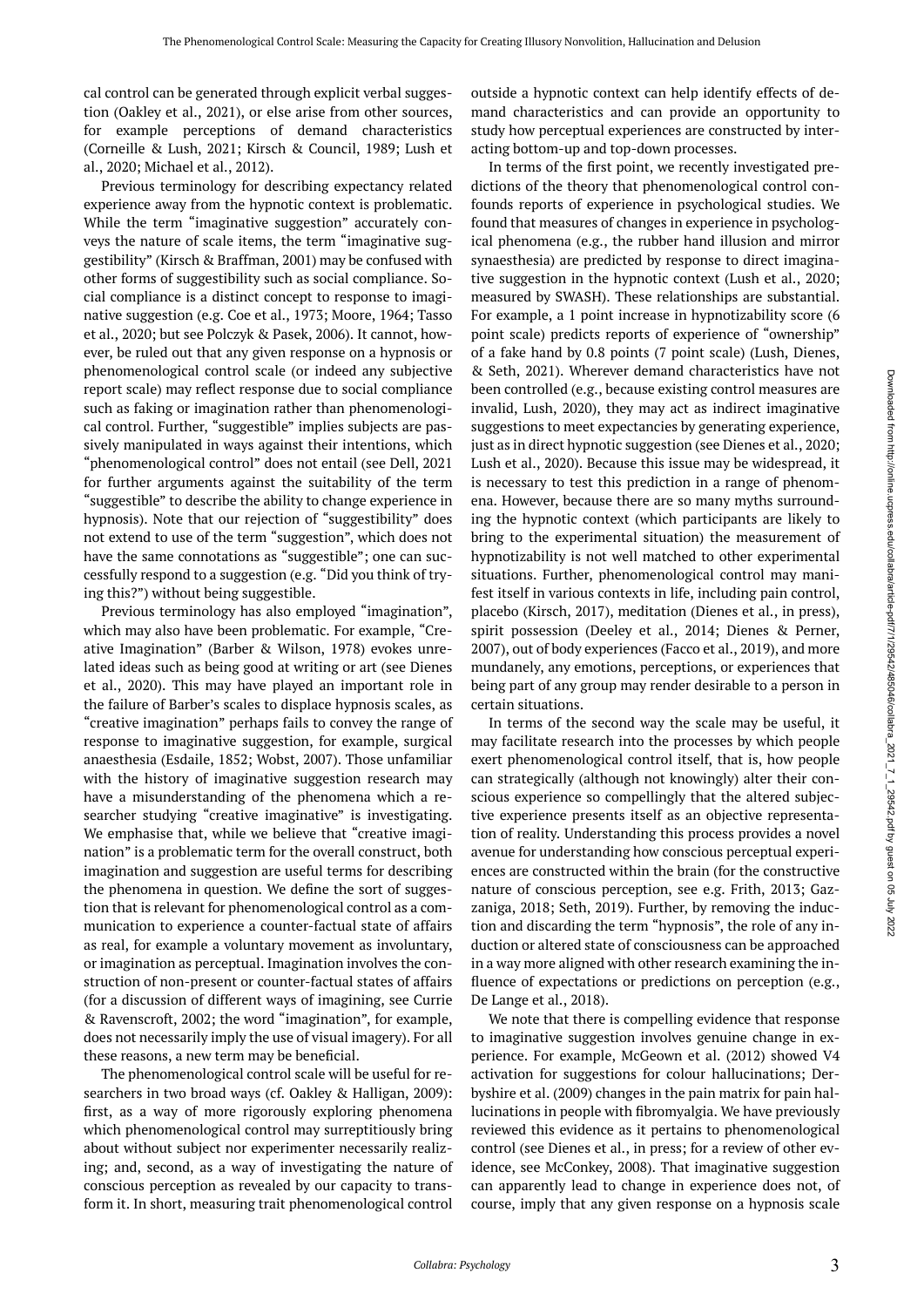can be considered to reflect genuine experience. Demand characteristic effects are omnipresent wherever expectancies are uncontrolled, and demand characteristics are transparent in imaginative suggestion (Orne, 1969; see Corneille & Lush, 2021 for a simplified model of demand characteristic effects including phenomenological control).

The Phenomenological Control Scale (PCS) is an adaptation of the Sussex Waterloo Scale of Hypnotizability (SWASH; Lush et al., 2018), which is an adaption of the Waterloo Group Scale of Hypnotizability (WSGC; Bowers, 1993) developed to reduce the time cost of screening large numbers of participants and to avoid potentially unpleasant effects of two WSGC suggestions (see Lush et al., 2018 for details). In the PCS, to avoid the hypnotic context, all reference to hypnosis, relaxation, altered states or sleep have been removed from both the script and response questionnaire (for example, the Post-Hypnotic Suggestion item is labelled as a Post-Session Suggestion). The hypnotic induction script has been replaced with a brief introductory script which presents the suggestions which follow as exercises in using imagination to alter subjective experience (cf. Parra & Rey, 2019). In all other respects the two scales are identical. The PCS retains the time-saving modifications of the SWASH and makes further time savings from the omission of hypnotic induction. The SWASH has been adapted for recorded delivery (Lush, Scott, Moga, et al., 2021, including online remote delivery; Palfi et al., 2019), which we employ here.

Here we present norms for a phenomenological control scale which is closely matched to an existing hypnosis scale (SWASH). Secondary analyses contrast scores for the phenomenological control and SWASH scales and investigate the stability of response to imaginative suggestion across the two contexts.

### **Method**

### **Participants**

An opportunity sample of 490 participants completed the first screening session. Six participants were excluded for self-reporting failure to follow instructions (e.g., not closing eyes when instructed). Therefore, data from 484 participants were analysed. 240 participants (197 female, 40 male, 3 other; mean age = 19.5, SD = 3.4) completed the Sussex Waterloo Scale of Hypnotizability (SWASH) screening, and 244 (198 female, 44 male; 2 other/not reported, mean age =  $19.4$ , SD =  $2.5$ ) completed the Phenomenological Control Scale (PCS).

123 participants took part in a retest screening (M= 3.9 weeks,  $SD = 0.7$ ). 61 participants (51 female, 10 male; mean age = 19.8,  $SD = 3.9$ ) previously screened on the PCS returned for SWASH screening and 62 participants previously screened on the SWASH (49 female, 13 male; mean age = 19.2, SD = 1.7) returned for PCS screening. Retest screenings were advertised until there were no more responses (after 1 month).

The first screening was conducted as part of a practical session run on an undergraduate psychology course with groups of up to 50. Participants were individually randomly assigned to one of the two (SWASH vs. PCS) computer-delivered conditions. Participants at retest were also run in

groups of up to 50. Retest participation were compensated with course credits or £6 payment. Ethical approval was received from the University of Sussex Sciences & Technology Cross-Schools Research Ethics Committee (ER/RBS20/ 11) and informed consent was obtained.

# **Materials (adapted from Lush, Dienes, Seth, et al., 2021)**

Response to two scales (SWASH and PCS) were measured. Both consist of the same 10 items. There are two ideomotor suggestions (suggestions for apparently involuntary movement): Hand Lowering (a suggested experience of a heavy object in the participants outstretched hand) and Moving Hands Together (a suggested experience of a magnetic force pulling the participants outstretched hands together). There are two ideomotor challenges (suggestions that the participant cannot move): Arm Rigidity (the arm is so rigid it cannot be bent) and Arm Immobilisation (the arm cannot be lifted from the participant's lap). There is one Post-Session Suggestion, in which participants are told they will press the space bar six times in a row but will not remember being told to do so. The remainder are cognitive-perceptual suggestions: Mosquito Hallucination (tactile or auditory experience), Music (hearing happy birthday played), Negative Visual Hallucination (seeing only two of three coloured balls), Amnesia (remembering nothing of the session until that point), and Taste Hallucination (experiences of sweet and sour tastes).

The screening program was created in Matlab (2017). Participants reported subjective and objective responses (see Lush, Dienes, Seth, et al., 2021; Lush et al., 2018). We retained both the objective and subjective scale scoring of the SWASH. The objective scale is taken from the WSGC (Bowers, 1993). This consists of questions relating to observable changes (for example, the distance the participants' hands moved for an ideomotor suggestion of a magnetic force drawing the hands together) and employs binary scoring. The subjective scale records experience (for example how much it felt like there was a magnetic force drawing the hands together) on a Likert scale (from 0-5). Responses were recorded by participants pressing number keys on the computer keyboard. See the materials at [https://osf.io/](https://osf.io/4x25a/)  $4x25a$  for scripts, response texts and scoring procedures.

The SWASH script was taken from Lush, Dienes, Seth, et al. (2021). The PCS script was modified from this script to remove all reference to hypnosis and relaxation. The preamble sets the session up as a test of the use of imagination to create experience, and a counting down procedure presented as an exercise in imagination replaces the SWASH hypnotic induction.

The SWASH induction (adapted from the WSGC; see <https://osf.io/g72ae/> for the full script) is 862 words in length and establishes a hypnotic context through multiple references to entering a state of hypnosis and the presentation of a counting down relaxation procedure as hypnotic. For example, "I am about to help you to relax, and meanwhile I will give you some instructions that will help you to gradually enter a state of hypnosis. You can become hypnotized if you are willing to do what I tell you to, and if you concentrate on what I say." And "Soon you will be deeply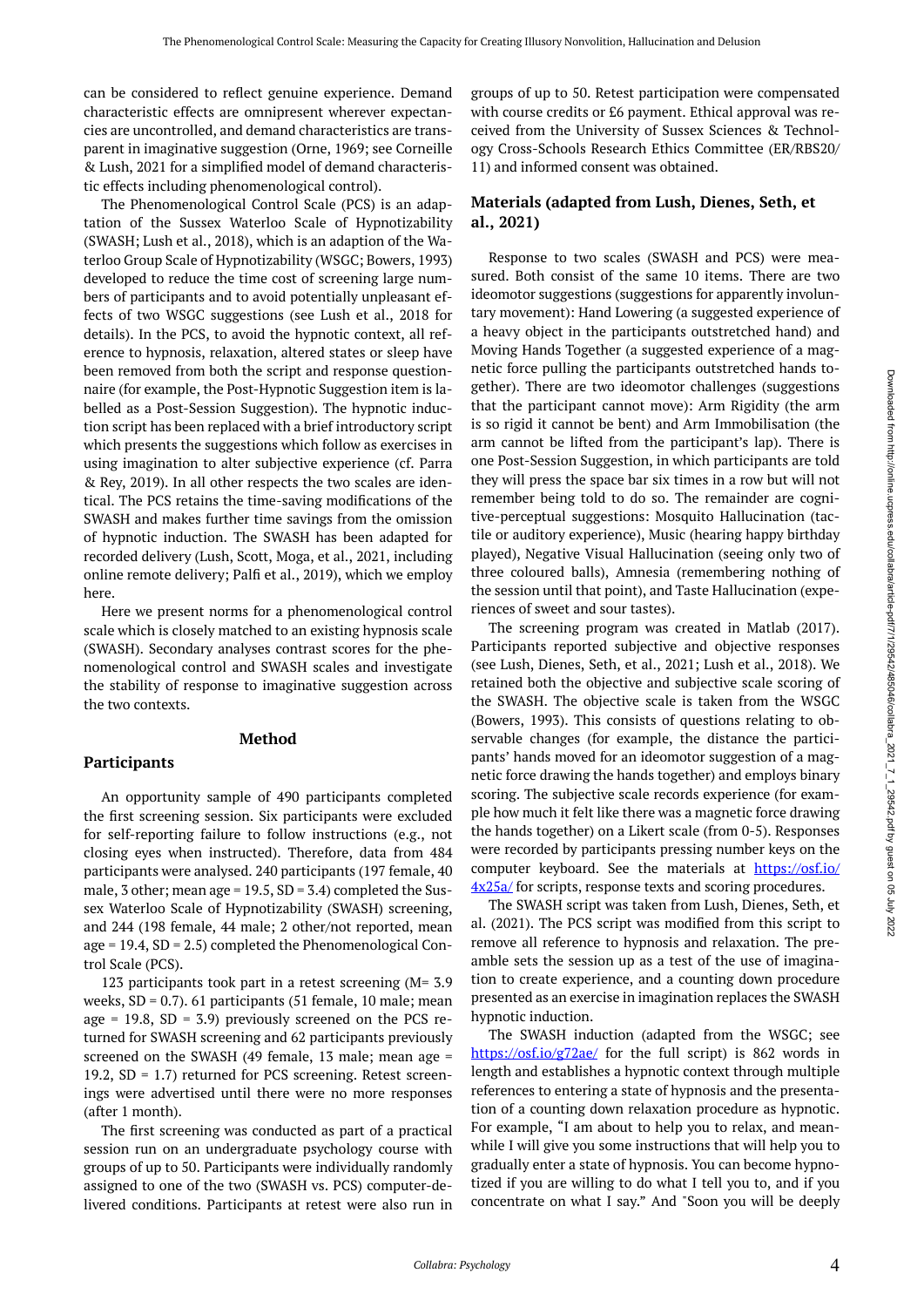hypnotized, but you will have no trouble hearing me. You will remain deeply hypnotized until I tell you to awaken later on. Soon I shall begin to count from one to twenty. As I count, you will feel yourself going down further and further into a deeply relaxed, a deeply hypnotized state. At the end of the induction participants are told they are "now hypnotized".

The PCS preamble (rather than induction; see <https://osf.io/pzmbw/> for the full script) removes all reference to relaxation, sleep, hypnosis or an altered state. The study is presented as an exercise in imagination: "You will shortly be given some exercises in the use of your imagination to create certain experiences. The aim is to see how much you can control the way you experience some simple events, such as moving your hand. For example, first you will be asked to lower your hand, and imagine it is being pulled down by itself. Engage yourself in that imagination, until it really feels like it is being pulled down by itself. Focus on the sensations and on the imaginary situation so you can immerse yourself in that reality, as if, for example, you were getting carried away by the narrative of a film, as if it were real." and "We will warm up with a simple exercise in imagination. Soon I shall begin to count from one to twenty. As I count, imagine yourself going down some steps…feel yourself stepping and see the steps .. experience them in every way you can".

Reference to hypnosis was removed from the introduction of the report section: "the specific happenings which were suggested to you during the hypnotic procedure" in the SWASH was changed to "the experiences which were proposed to you during the procedure" in the PCS. The wording in the rest of this section was revised to avoid reference to suggestion: "the specific happenings which were suggested to you during the hypnotic procedure" in the SWASH was replaced in the PCS with "each of the experiences which were proposed to you during the procedure" and "how strongly you experienced the effects of the suggestion." was replaced with "how strongly you experienced each phenomenon.". At the end of the preamble participants are told "Now we will start with our exercises."

Subjective scale anchors are taken from the SWASH and differ for each item. For example, the anchors for Taste Hallucination are "No taste" and "Strong taste" and for Moving Hands Together, in which participants are told they will experience a magnetic force, the labels are "No force" and "Strong force". See the response booklet at [https://osf.io/](https://osf.io/hqdnt/) [hqdnt/.](https://osf.io/hqdnt/)

The suggestions are identical for the two scales except for the removal of references to relaxation or hypnosis in the PCS script. E.g., "just relax.." removed from Hand Lowering; "and relax…." removed from Moving Hands Together; "Now relax, relax completely" removed from Mosquito Hallucination; "and you just continue to relax… more and more relaxed." removed from Taste Hallucination; "and relax" removed from "Arm Rigidity"; "because of the relaxed state you are in", "relax" and "Just relax, relax all over" removed from Arm Immobilization. "Now … just sit back and enjoy being hypnotized." removed from Music Hallucination; "Just relax and become even more deeply hypnotized as you continue to breathe comfortably and effortlessly." And "relax completely" removed from Negative

Visual Hallucination.

The SWASH script ends with a de-induction procedure during which the hypnotist counts down from twenty and participants are told that they will be fully awake when the count reaches one. During the de-induction, the amnesia and post-hypnotic suggestions are given (e.g., "you will have difficulty in remembering all the things I have told you and all the things you did or felt, since you closed your eyes"). There is no counting down de-induction for the PCS and the amnesia suggestion and post-session suggestion are presented as a further exercise: "For the next exercise, feel you will have difficulty in remembering all the things I have told you and all the things you did or felt, since you closed your eyes".

The final section of audio provides information about the reporting procedure (see materials at [https://osf.io/](https://osf.io/pzmbw/) [pzmbw/](https://osf.io/pzmbw/)). Participants were instructed to rate either the degree to which they entered a hypnotic state or how absorbed they felt in their imagination for the hypnosis and phenomenological control conditions respectively, with response on a  $0 - 5$  "depth scale". However, due to a programming error, these data were not recorded (see explanatory note at OSF). The Penn State Worry Questionnaire (T. J. Meyer et al., 1990) was presented following the screening. These data were for classroom use and were not analysed as part of this study.

### **Procedure**

Participants were screened in a computer lab. Each participant was seated in front of a PC, which provided all subsequent instruction. Before the procedure began, participants were prompted to provide informed consent and were able to choose to provide contact details for inclusion in a participant recruitment database. They next provided demographic information and were then instructed to sit back from the PC to allow sufficient space to freely raise their arms in front of their body. Participants wore headphones and were instructed to adjust the volume to a comfortable level by listening to a reference tone prior to the induction. They then listened to a pre-recorded introductory statement (hypnotic induction or imagination exercise) and a series of 10 imaginative suggestions. Following delivery of the script, in both groups, participants reported their experience by entering ratings on the computer keyboard.

### **Analyses**

Mean objective and subjective scores were calculated. A preregistration document is available at [https://osf.io/](https://osf.io/qh9mx) [qh9mx](https://osf.io/qh9mx). Because data for the first screening had been collected before the preregistration document was uploaded, only retest analyses are preregistered. All other analyses are exploratory but are based on analyses conducted in our previous scale norms papers (Lush, Dienes, Seth, et al., 2021; Lush et al., 2018). Data are available at [https://osf.io/](https://osf.io/4x25a/) [4x25a/](https://osf.io/4x25a/).

### *Exploratory analyses*

Scoring for the PCS was calculated as in the SWASH (Lush et al., 2018; Lush, Scott, Moga, et al., 2021; Palfi et al.,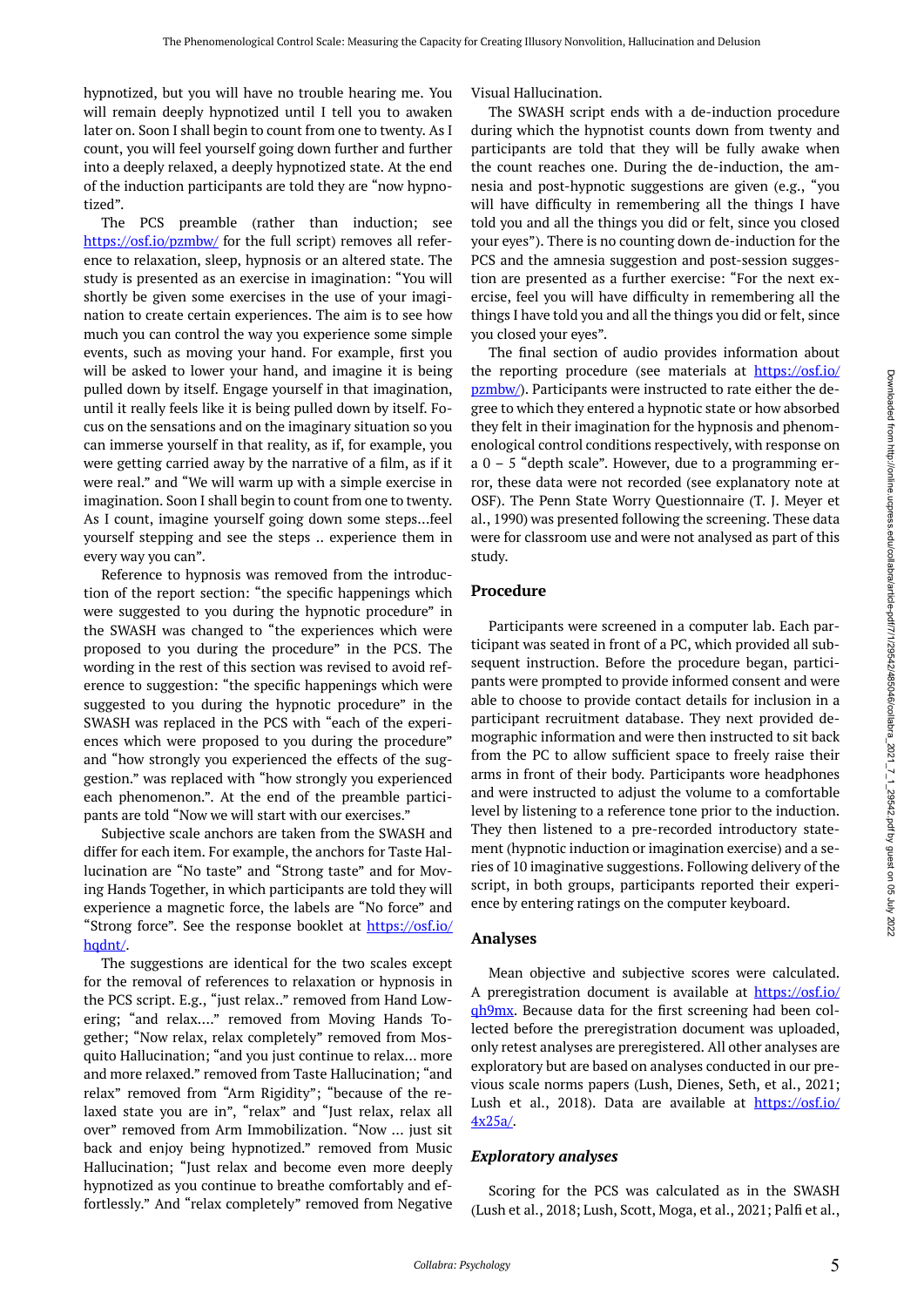<span id="page-5-0"></span>

|  |  |  | Table 1a. Mean subjective scores for each suggestion for live and recorded SWASH delivery. |  |  |  |
|--|--|--|--------------------------------------------------------------------------------------------|--|--|--|
|  |  |  |                                                                                            |  |  |  |

|                                  |     | SWASH     |     | <b>PCS</b> |
|----------------------------------|-----|-----------|-----|------------|
| Suggestion                       | M   | <b>SD</b> | M   | SD         |
| 1. Hand lowering                 | 3.2 | 1.5       | 3.6 | 1.2        |
| 2. Moving hands together         | 2.6 | 1.5       | 3.1 | 1.3        |
| 3. Mosquito hallucination        | 1.0 | 1.3       | 1.7 | 1.5        |
| 4. Taste hallucination           | 1.1 | 1.2       | 1.8 | 1.3        |
| 5. Arm rigidity                  | 2.5 | 1.5       | 3.2 | 1.4        |
| 6. Arm immobilisation            | 2.0 | 1.4       | 2.7 | 1.4        |
| 7. Music hallucination           | 0.1 | 0.5       | 0.3 | 0.8        |
| 8. Negative visual hallucination | 0.2 | 0.9       | 0.4 | 1.2        |
| 9. Amnesia                       | 1.6 | 1.4       | 1.6 | 1.4        |
| 10. Post-session suggestion      | 1.0 | 1.4       | 0.9 | 1.5        |

Downloaded from http://online.ucpress.edu/collabra/article-pdf/7/1/29542/485046/collabra\_2021\_7\_1\_29542.pdf by guest on 05 July 2022 Downloaded from http://online.ucpress.edu/collabra/article-pdf/7/1/29542/485046/collabra\_2021\_1\_2/29542.pdf by guest on 05 July 2022

2019). Objective scale items were scored as pass or fail according to the criteria for each item. Subjective scale measures for most items were simply the score provided on a 0-5 scale. However, two of the items (Taste Hallucination and Post-Session Experience) involve two experiences, and therefore include two responses (see Lush et al., 2018). Taste Hallucination consists of responses to two suggestions for sweet and for sour tastes. The final subjective response score is the mean of the sweet and sour responses. The Post-Session (traditionally called post-hypnotic) Suggestion suggests both that the participant will perform an action and also forget that this was suggested. The score for this item is the geometric mean of response to urge and amnesia statements, so that a subjective response for this item would be zero if either of the components of the suggestion did not generate a subjective response.

Scale scores for SWASH and PCS are reported for comparison. Scale reliability was assessed using Cronbach's alpha, with item-dropped and corrected same scale item-total correlations. 95% Confidence Intervals are reported throughout, which can be interpreted as 95% Credibility Intervals with uniform priors.

Bayes factors for Welch t-tests of differences in mean scores between the scales and within scales at retest were calculated with H1 modelled using normal distributions with SD of 1.7/2 (0.85) for the subjective scale scores and 3.7/2 (1.85) for objective scale scores (the "room-to-move heuristic", see Dienes, 2019). These were based on the difference between the scale scores reported in Lush et al. (2018) and minimum scale scores (subjective scale, mean of 1.7 and minimum score 0; objective scale, mean 3.7 and minimum score 0). Bayes factors were calculated using the calculator at: [https://harry-tattan-birch.shinyapps.io/](https://harry-tattan-birch.shinyapps.io/bayes-factor-calculator/) [bayes-factor-calculator/](https://harry-tattan-birch.shinyapps.io/bayes-factor-calculator/). Robustness Regions, RR, were determined as the set of scale factors that led to the same qualitative conclusion, i.e. either  $B > 3$ , or  $B < 1/3$ ; or  $1/3 < B$ < 3 (Dienes, 2019). Bayes factors are provided for inferential analyses (rather than when estimation alone suffices).

Cut-off points for low response (0.60) and high response (2.65) were based on the 10% cut-offs for highest and lowest subjective scale scores in a previous screening of the SWASH (delivered by computer;  $n = 353$ ; data available at [https://osf.io/huwxd/\)](https://osf.io/huwxd/).

### *Preregistered analyses*

Retest analyses were conducted in accordance with a preregistration document available at [https://osf.io/qh9mx.](https://osf.io/qh9mx) We aimed to estimate effect size rather than test hypotheses. We therefore report estimates and 95% CIs (interpreted as Bayesian credibility intervals with a uniform prior). Pearson's correlation coefficient and raw regression slopes were calculated between first and second session screening scores to estimate the stability of phenomenological control capacities across the two screening procedures which are presented in different contexts. Correlations for the whole sample and for two groups (with the sample divided according to which test was taken first) were estimated.

#### **Results**

### **Exploratory results**

### *Scores*

[Table 1](#page-5-0) shows mean subjective scores for each suggestion in the two conditions. Mean PCS subjective score  $(1.9, SD =$ 0.7) was greater in the sample than SWASH subjective score (1.5, SD = 0.8), *t*(465.8) = 6.08, *p* < .001, 95% CI [0.3, 0.5], *d*   $=$  .55 95% CI, [.37, .73],  $B_{N(0,0.85)} = 3449315.63$ , RR<sub>B>3</sub> [.02, > 10]. Mean PCS objective score  $(4.1, SD = 1.6)$  was also greater than SWASH objective score (3.4, SD = 1.8) *t*(471.7) = 4.05, *p*   $\leq$  .001, 95% CI [0.3, 0.9],  $d = 0.37$  95% CI [.19, .55],  $B_{N(0.1.85)}$  $= 254.98$ , RR<sub>B>3</sub> [.07, >10].

### **Relation between subjective and objective scales**

[Table 2](#page-6-0) shows mean subjective score and point biserial correlations for objective and subjective responses for each item. Total subjective scale score and total objective scale score had an estimated correlation for the SWASH of *r*(238) = .74, 95% CI [.68, .79] and for the PCS, *r*(242) = .59, 95% CI [.50, .67]. For each item, objective and subjective responses were correlated in the SWASH condition with a mean coef-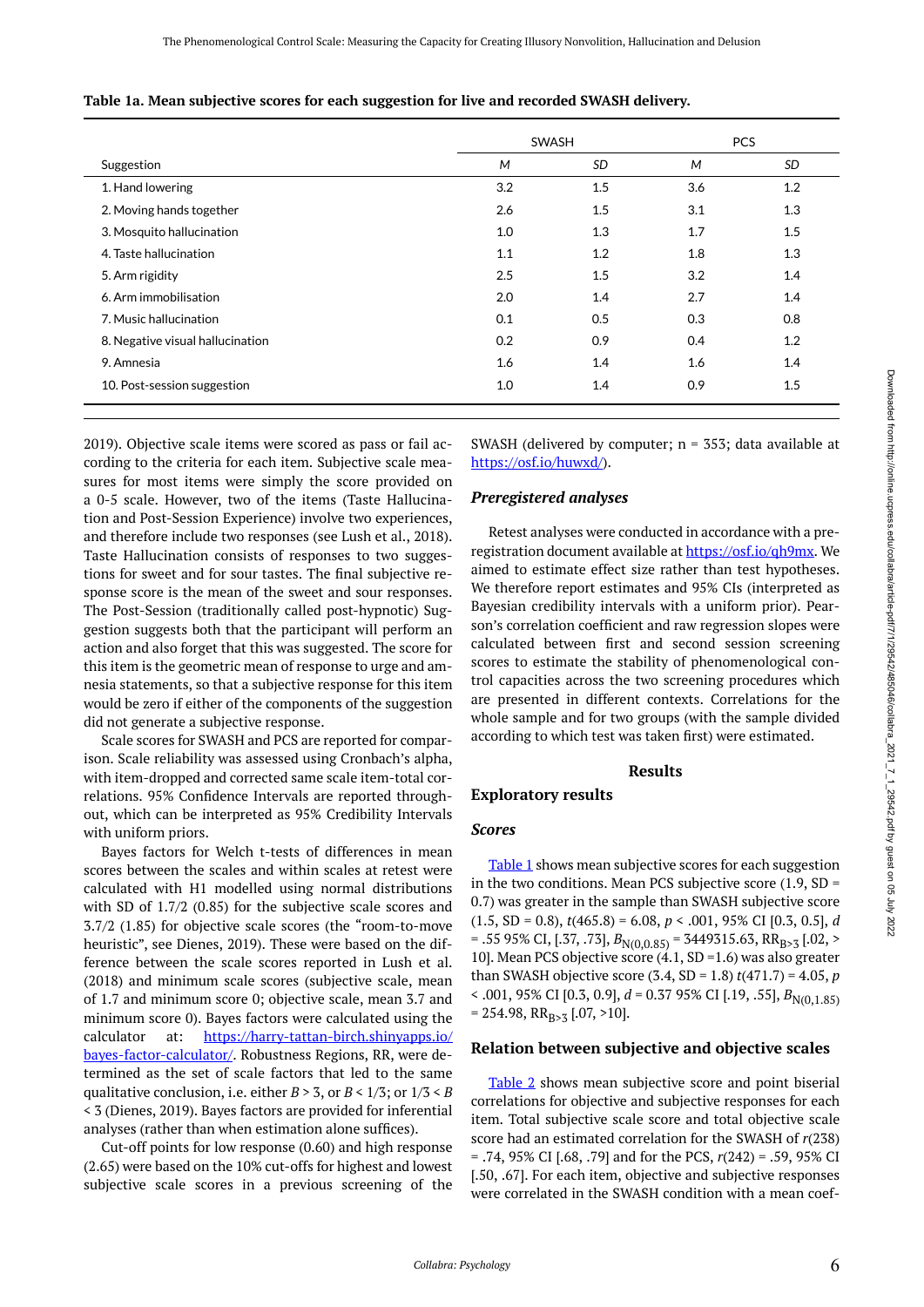#### **Table 1b. Percentage passing each item on the objective criterion for SWASH and PCS.**

| Suggestion                                                                                                                                                                | <b>SWASH</b>                                        | <b>PCS</b>                                          |
|---------------------------------------------------------------------------------------------------------------------------------------------------------------------------|-----------------------------------------------------|-----------------------------------------------------|
| 1. Hand lowering<br>2. Moving hands together<br>3. Mosquito hallucination<br>4. Taste hallucination<br>5. Arm rigidity<br>6. Arm immobilisation<br>7. Music hallucination | 57.5<br>67.5<br>28.8<br>50.0<br>46.3<br>31.3<br>3.7 | 63.9<br>75.4<br>44.7<br>66.0<br>55.7<br>45.1<br>8.2 |
| 8. Negative visual hallucination<br>9. Amnesia                                                                                                                            | 2.1<br>15.4<br>41.7                                 | 3.7<br>14.8<br>29.1                                 |
| 10. Post-session suggestion                                                                                                                                               |                                                     |                                                     |

<span id="page-6-0"></span>**Table 2. Mean subjective score and point biserial correlations between behavioural and experiential scoring of suggestions for SWASH and PCS.** 

| Suggestion                       | SWASH rpb               | PCS rpb                 |
|----------------------------------|-------------------------|-------------------------|
| 1. Hand lowering                 | .56 [.46. .64]          | $.49$ [.39, .58]        |
| 2. Moving hands together         | $.53$ [.43. .62]        | .48 [.38, .57]          |
| 3. Mosquito hallucination        | $.62$ [.53, .69]        | $.60$ [ $.51, .67$ ]    |
| 4. Taste hallucination           | $.43$ [ $.32$ , $.53$ ] | $.46$ [ $.36$ , $.56$ ] |
| 5. Arm rigidity                  | $.50$ [.40, .59]        | $.49$ [.39, .58]        |
| 6. Arm immobilisation            | .47 [.36, .56]          | $.32$ [.20, .42]        |
| 7. Music hallucination           | .48 [.3757]             | .79 [.74, .83]          |
| 8. Negative visual hallucination | .47 [.36, .56]          | $.35$ [.23, .45]        |
| 9. Amnesia                       | $.28$ [.16, .39]        | $.13$ [.01, .25]        |
| 10. Post-session suggestion      | $-.03$ [ $-.16, .09$ ]  | $.01$ [ $-.12, .13$ ]   |

ficient of .50, and in the PCS condition with a mean coefficient of .53.

### **Reliability**

For the SWASH, subjective scale alpha was .81, 95% CI [.77, .84], indicating good internal consistency. The upper limit of the 95% CI for the PCS subjective scale alpha was lower than the lower limit for the SWASH, .68, 95% CI [.62, .74], but also showed acceptable consistency.

[Table 3a](#page-7-0) shows Cronbach's alpha if the item is dropped for each SWASH suggestion on the subjective scale. Point estimates of the coefficient were equal or similar to overall alpha in each condition, indicating that subjective scales for both PCS and SWASH are reliable.

Alpha did not show good reliability for the objective SWASH scale .49, 95% CI [.39, .57] nor for the objective PCS .30, 95% CI [.13, .44], Item dropped objective scale alpha was similar or lower for all items for both scales except for post-hypnotic suggestion.

[Table 4](#page-7-1) shows item-total correlations for each scale item. Subjective scale mean item-total correlations for PCS was *r*  =.34, and for SWASH, *r* =.48. Objective scale mean item-total correlation for PCS was  $r = .20$ , and for SWASH was  $r =$ .34.

### **Retest**

[Table 5](#page-8-0) shows mean first test and retest scores for participants who completed the SWASH at first-test and the PCS at second test, and vice versa. There was a main effect of retest on subjective scores, with scores lower at second test for both groups, *F*(1, 121) = 29.86, *p* < .001, 95% CI [0.2, 0.5], *d* = .50 95% CI [.31, .68],  $B_{N(0,0.85)}$  = 1585098.55 RR<sub>B>3</sub>[.02,> 10]. There was evidence for no interaction, *F*(1,121) = .041, *p*  = .839, 95% CI [0.0, 0.1], *d* = .04, 95% CI [-.32 .39], *BN*(0,0.85)  $= .18$ , RR<sub>B s 1/3</sub>[0.48, > 10].

There was also a main effect of retest on objective scores, *F*(1, 121) = 13.42, p < .001, 95% CI [0.26, 0.85], *d* = .33 95% CI [.15, .51],  $B_{N(0, 1.85)} = 64.25$ ,  $RR_{B<1/3}[.07, >10]$ . There was again evidence for no interaction, *F*(1, 121) = 1.10, *p* = .296, 95% CI [-.91, .28], *d* = -.19 95% CI [-.54, .17], *BN*(0, 1.85) = .28.,  $RR_{B<1/3}[1.7, >10]$ .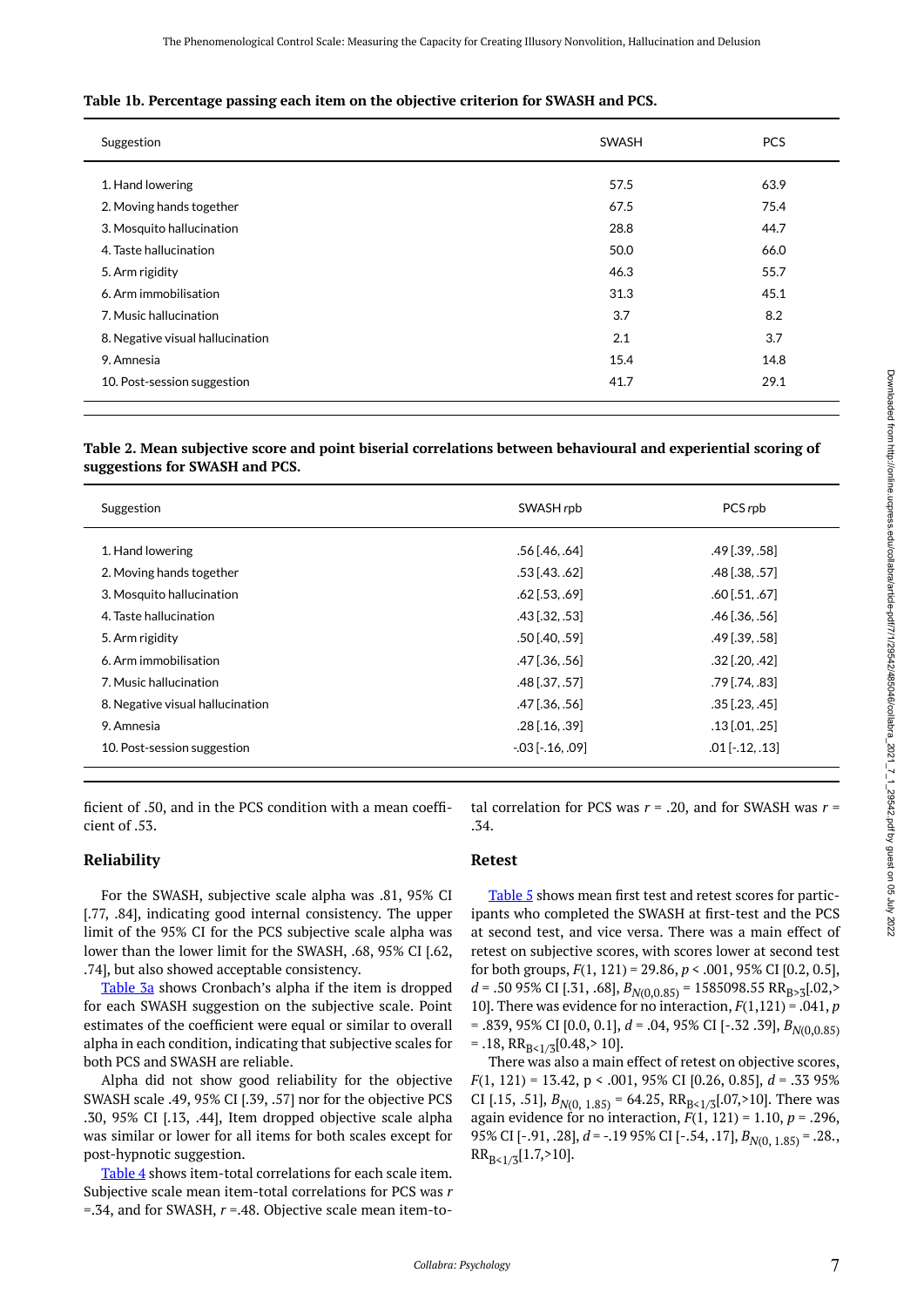# <span id="page-7-0"></span>**Table 3a. Subjective scale alpha (if item dropped) (95% CI)**

|                                  | <b>SWASH</b>     | <b>PCS</b>       |
|----------------------------------|------------------|------------------|
| 1. Hand lowering                 | $.78$ [.73, .81] | $.65$ [.56, .71] |
| 2. Moving hands together         | $.79$ [.74, .82] | $.67$ [.58, .73] |
| 3. Mosquito hallucination        | $.79$ [.74, .82] | $.65$ [.57, .72] |
| 4. Taste hallucination           | $.79$ [.75, .82] | $.66$ [.58, .72] |
| 5. Arm rigidity                  | $.77$ [.72, .80] | $.62$ [.51, .70] |
| 6. Arm immobilisation            | $.77$ [.72, .81] | $.62$ [.52, .69] |
| 7. Music hallucination           | $.81$ [.77, .84] | $.67$ [.59, .72] |
| 8. Negative visual hallucination | $.82$ [.78, .85] | $.69$ [.62, .75] |
| 9. Amnesia                       | .79 [.74, .82]   | .67 [.58, .74]   |
| 10. Post-session suggestion      | $.81$ [.77, .84] | $.67$ [.59, .73] |

# **Table 3b. Objective scale alpha (if item dropped) (95% CI in brackets)**

|                                  | SWASH                   | <b>PCS</b>       |
|----------------------------------|-------------------------|------------------|
| 1. Hand lowering                 | $.44$ [.32, .52]        | $.28$ [.11, .41] |
| 2. Moving hands together         | $.45$ [.34, .53]        | $.29$ [.10, .43] |
| 3. Mosquito hallucination        | $.44$ [.34, .53]        | $.25$ [.06, .39] |
| 4. Taste hallucination           | $.43$ [ $.33$ , $.52$ ] | .23 [.04, .37]   |
| 5. Arm rigidity                  | $.41$ [.30, .50]        | $.23$ [.02, .38] |
| 6. Arm immobilisation            | .49 [.38, .57]          | $.25$ [.07, .37] |
| 7. Music hallucination           | $.43$ [ $.32$ , $.53$ ] | $.28$ [.10, .40] |
| 8. Negative visual hallucination | $.49$ [.38, .57]        | $.27$ [.10, .40] |
| 9. Amnesia                       | $.49$ [.38, .57]        | $.31$ [.13, .44] |
| 10. Post-session suggestion      | $.54$ [.44, .61]        | $.35$ [.22, .46] |

# <span id="page-7-1"></span>**Table 4a. Subjective scale corrected same-scale item-total correlations (95% CI)**

|                                  | SWASH            | <b>PCS</b>       |
|----------------------------------|------------------|------------------|
| 1. Hand lowering                 | $.58$ [.49, .66] | $.39$ [.28, .49] |
| 2. Moving hands together         | $.52$ [.42, .61] | $.29$ [.17, .40] |
| 3. Mosquito hallucination        | $.52$ [.42, .61] | $.36$ [.25, .46] |
| 4. Taste hallucination           | $.52$ [.42, .61] | $.35$ [.23, .46] |
| 5. Arm rigidity                  | $.69$ [.62, .75] | $.50$ [.40, .59] |
| 6. Arm immobilisation            | $.67$ [.59, .73] | $.54$ [.44, .62] |
| 7. Music hallucination           | $.23$ [.11, .35] | $.30$ [.18, .41] |
| 8. Negative visual hallucination | $.18$ [.05, .30] | $.13$ [.00, .25] |
| 9. Amnesia                       | $.52$ [.42, .61] | $.29$ [.17, .40] |
| 10. Post-session suggestion      | $.35$ [.23, .46] | $.28$ [.16, .39] |

# **Pre-registered analyses**

In the whole sample, test and retest scores for subjective scales were correlated  $r(121) = .57$  [.43, .68]. The regression slope,  $b = .60$  [.44, .76], showed each subjective scale point at first test predicted a change in scale score at second test of 0.6 of a scale point. The whole sample test-retest correlation for objective scales was *r*(121) = .60 [.48, .71], b = .62, [.47, .77], so each objective scale point at first test predicted a change in objective scale score at retest of 0.6 of a scale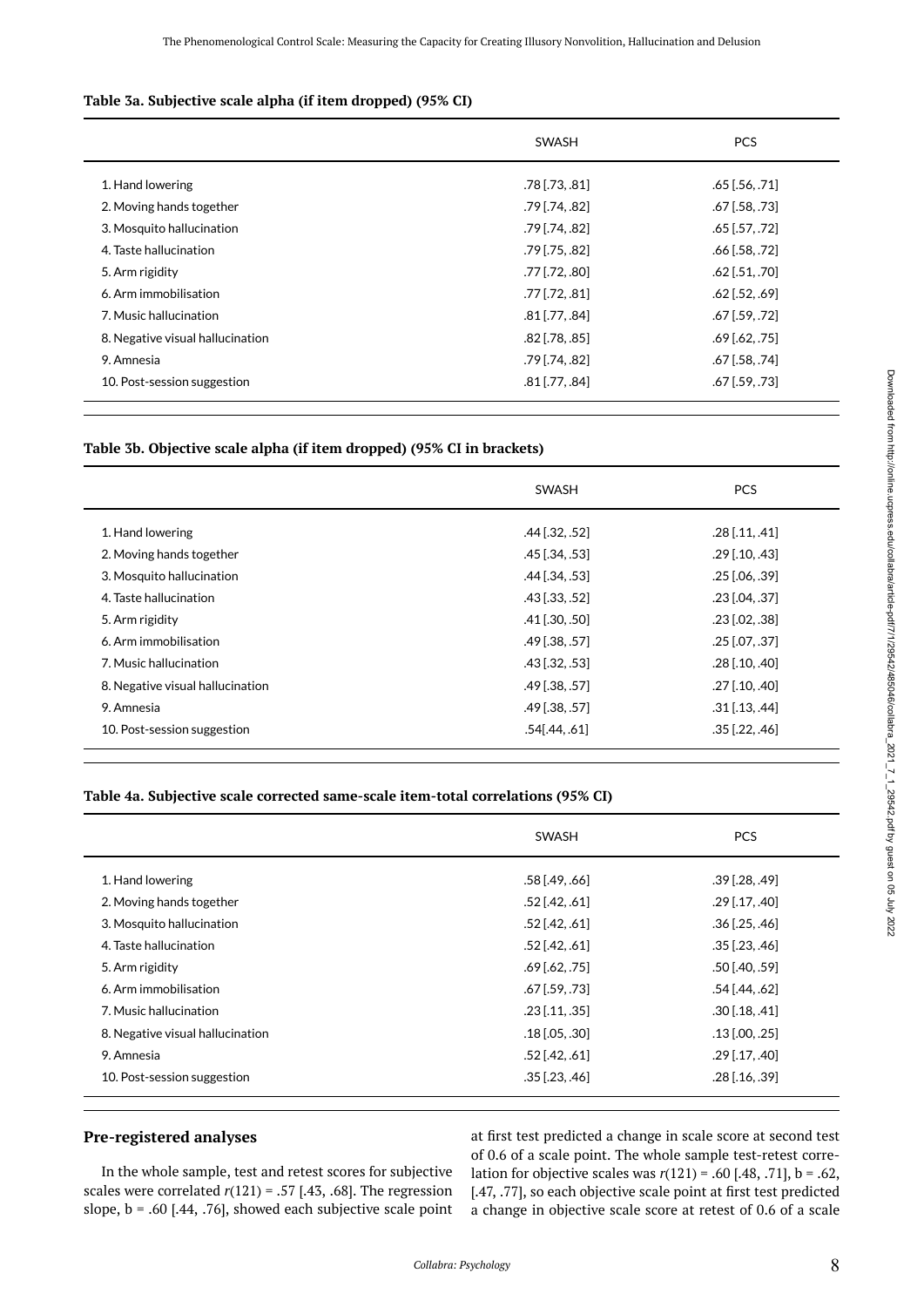#### **Table 4b. Objective scale corrected same-scale item-total correlations (95% CI)**

|                                  | <b>SWASH</b>           | <b>PCS</b>            |
|----------------------------------|------------------------|-----------------------|
| 1. Hand lowering                 | $.27$ [.15, .38]       | $.10$ [ $-.03, .22$ ] |
| 2. Moving hands together         | $.25$ [.13, .37]       | $.07$ [ $-.06, .19$ ] |
| 3. Mosquito hallucination        | $.27$ [.15, .38]       | $.15$ [.02, .27]      |
| 4. Taste hallucination           | $.33$ [.21, .44]       | $.18$ [.06, .30]      |
| 5. Arm rigidity                  | $.26$ [.14, .37]       | $.16$ [.04, .28]      |
| 6. Arm immobilisation            | $.09$ [.04, .21]       | $.11$ [ $-.02, .23$ ] |
| 7. Music hallucination           | $.28$ [.16, .39]       | $.19$ [.07, .31]      |
| 8. Negative visual hallucination | $.12$ [.01, .24]       | $.02$ [ $-.11, .15$ ] |
| 9. Amnesia                       | $.16$ [.03, .28]       | $.20$ [.08, .32]      |
| 10. Post-session suggestion      | $.002$ [ $-.12, .13$ ] | $-05$ $[-17, 08]$     |

<span id="page-8-0"></span>

| Table 5. Objective scale and subjective scale total mean score for first test and retest (SD) |  |
|-----------------------------------------------------------------------------------------------|--|
|-----------------------------------------------------------------------------------------------|--|

|                  | First test SWASH | Retest (PCS) | First test (PCS) | Retest (SWASH) |
|------------------|------------------|--------------|------------------|----------------|
| Subjective score | 1.7(0.8)         | 1.4(0.8)     | 2.1(0.6)         | 1.8(0.8)       |
| Objective score  | 3.8(2.0)         | 3.1(1.8)     | 4.4(1.7)         | 4.0(1.9)       |

<span id="page-8-1"></span>point.

The objective scale test/retest correlation for the group who were tested on SWASH first and the PCS on retest was *r*(60) = .64, [.47, .77], b = .57 [.40, .75]. Subjective scale test/ retest correlation for this group was  $(60) = .56$ ,  $(.36, .71]$ ,  $b =$ .51 [.32, .71].

For participants who completed the PCS first, subjective SWASH score on retest correlated with first test, *r*(59) =.52 [.31, .68],  $b = .69$  [.40, .98]. Objective scale correlated with PCS from first test with an estimated *r*(59) = .55 [.34, .70], b  $= 0.63, [.38, .88].$ 

### **Score distributions**

[Figure 1](#page-8-1) shows distributions of scores on the subjective scale for the two scales.

[Table 6](#page-9-0) shows the percentage of low and high responders for each scale. The odds ratio of the classification as low vs not low for the SWASH vs the PCS was OR = 3.9, 95% CI [1.9, 8.0]. On the other hand, the odds ratio for the classification as a high vs not high for the SWASH vs the PCS was OR = 0.8, 95% CI [0.4, 1.4]. The ratio of these ORs was 4.9, 95% CI[1.8, 13.7]. That is, the hypnotic scale, SWASH, disproportionately produced more lows than highs compared to the PCS by a ratio plausibly between about 2 and 14.

Exploratory PCA results were similar for the two scales (see supplementary results at <https://osf.io/7x3fy/>), showing a primary component of overall response to suggestion and a secondary small component that contrasts perceptual-cognitive suggestions with motor suggestions, consistent with the motor vs perceptual-cognitive by challenge vs direct classification of Woody and Barnier (2008).





#### **Discussion**

While it is well established that response to imaginative suggestion does not require hypnosis, previous scales of imaginative suggestion outside the hypnotic context (e.g., Barber & Wilson, 1978) have failed to displace hypnosis as the primary context in which imaginative suggestion effects are studied. Because many of the cultural beliefs about hypnosis are scientifically inaccurate, there is a need to develop scales for measuring trait response to imaginative suggestion outside the hypnotic context. The Phenomenological Control Scale is a version of the SWASH hypnotizability scale from which reference to hypnosis has been removed. We compared scale norms between the SWASH and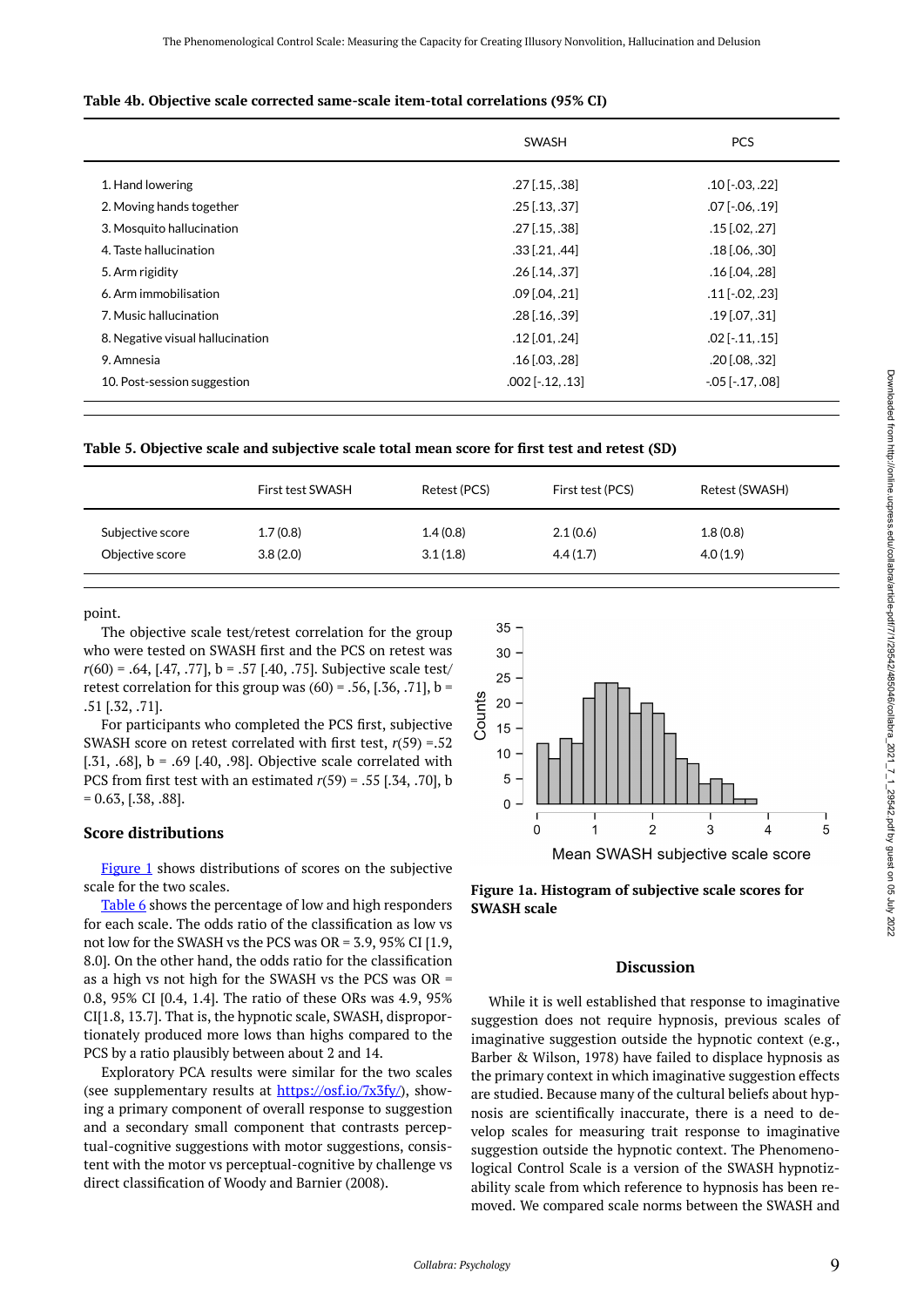PCS. Subjective scale Cronbach's alpha was acceptable for both PCS and SWASH. Subjective scale scores on SWASH substantially predicted PCS scores at retest, as did scores on PCS predict SWASH. Mean item-total correlations were moderate for subjective scale SWASH and PCS. Neither the SWASH nor PCS showed good reliability for the objective scale.

Scores were higher for the non-hypnotic context (PCS) than for the hypnotic context (SWASH). This finding is at odds with prior research in which the hypnotic context provides a boost in response (e.g., Braffman & Kirsch, 1999; Gandhi & Oakley, 2005) and consistent with existing evidence that mean group response is greater when imaginative suggestions are presented as imagination rather than hypnosis (Lynn et al., 2002; Scacchia & De Pascalis, 2020).

<span id="page-9-0"></span>Lower mean scores in the hypnotic than non-hypnotic context are driven by differences at the lower end of the scale. Just 4.1% of PCS participants were classified as lows using the 10% cut-off from previous SWASH data, while 14.2% of participants in the SWASH condition met this criterion for classification. This may indicate reactance in the hypnosis condition. That is, preconceptions about hypnosis may have encouraged some people to resist engaging with the study. Supporting this interpretation, negative misconceptions are widespread. For example, Green et al report that around 50% of survey respondents are apprehensive or wary about giving up their "free will" to the hypnotist (Green et al., 2006; see Lynn et al., 2020). In the absence of negative aspects of the hypnotic context, participants may have comparatively little incentive to demonstrate they are not able to respond successfully. Further research could test this hypothesis.

There was a reduction in score from first test to retest for both orders of scale presentation. This is consistent with Fassler et al. (2008), who argued boredom is the mediating factor. Test retest correlations across the two scales were comparable to the test-retest correlation (.50) for experiential scales across hypnotic and non-hypnotic presentations of the WSGC (in which the hypnotic context was presented second; E. C. Meyer & Lynn, 2011).

The PCS offers advantages over the SWASH for testing correlations between hypnotizability and the use of phenomenological control in other contexts. For example, a reactant participant who scores low on the SWASH scale because of their attitude toward hypnosis may score higher when this context is not present. While no experimental situation is ever free of context, the context of phenomenological control is relatively simple compared to that of hypnosis. We suggest that the presentation of imaginative suggestions in a scientific context (the context of a scientific experiment rather than the context of hypnosis, though we note that hypnosis can, of course, be performed within the context of a scientific experiment) makes it likely to be a closer match for unintended implicit suggestion effects (resulting from demand characteristics) in other scientific experiments. This speculation remains to be tested. On a practical note, in terms of the usefulness of imaginative suggestions tested out of versus within the hypnotic context, we have investigated relationships between response to imaginative suggestion and other experimental reports using both the SWASH (e.g., rubber hand illusion and mirror



**Figure 1b. Histogram of subjective scale scores for PCS scales** 

**Table 6. Percentage of participants classified as low and high on each scale.** 

| 14.2%<br>4.1%<br>Low 10% |                 | SWASH | <b>PCS</b> |
|--------------------------|-----------------|-------|------------|
|                          | <b>High 10%</b> | 9.6%  | 11.9%      |

synaesthesia; Lush et al., 2020) and PCS (e.g., visually evoked auditory response; Lush, Dienes, Seth, et al., 2021). As for the SWASH, relationships between the PCS and other measures are substantial; reports of visually evoked auditory response are predicted to increase half a point for each 1 point increase in PCS, (both on 6 point scales),  $r_s = .37$ . At least for the purposes of predicting reports of experiential change from trait response to imaginative suggestion (i.e., phenomenological control as a potential confound in psychological experiments), the PCS appears to be no less effective than the SWASH.

As with the objective scale of the SWASH, the objective scale for PCS was not very reliable. This scale is taken directly from the WSGC. While we no longer use and do not recommend the use of scores generated by the objective scales (which are really no more objective than the subjective scales; see Lush, Dienes, & Seth, 2021 for a related discussion on the interpretation of measures which are labelled as "objective"), the inclusion of an objective scale may still be useful, for example, simply as an extra measure (e.g., selecting only participants who passed objective and subjective scale items).

According to participant report, phenomenological control scale items can create: illusions of non-volition, illustrated by the scale items of hand lowering, hands moving together, arm rigidity and arm immobilisation; alterations in perception, illustrated by the scale items of experiencing a mosquito, taste experience, music hallucination and negative visual hallucination; and delusion, illustrated by repeatedly pressing a keyboard, believing one is acting for reasons unrelated to direct instruction; and also amnesia, believing one cannot remember when in fact one can (Coe,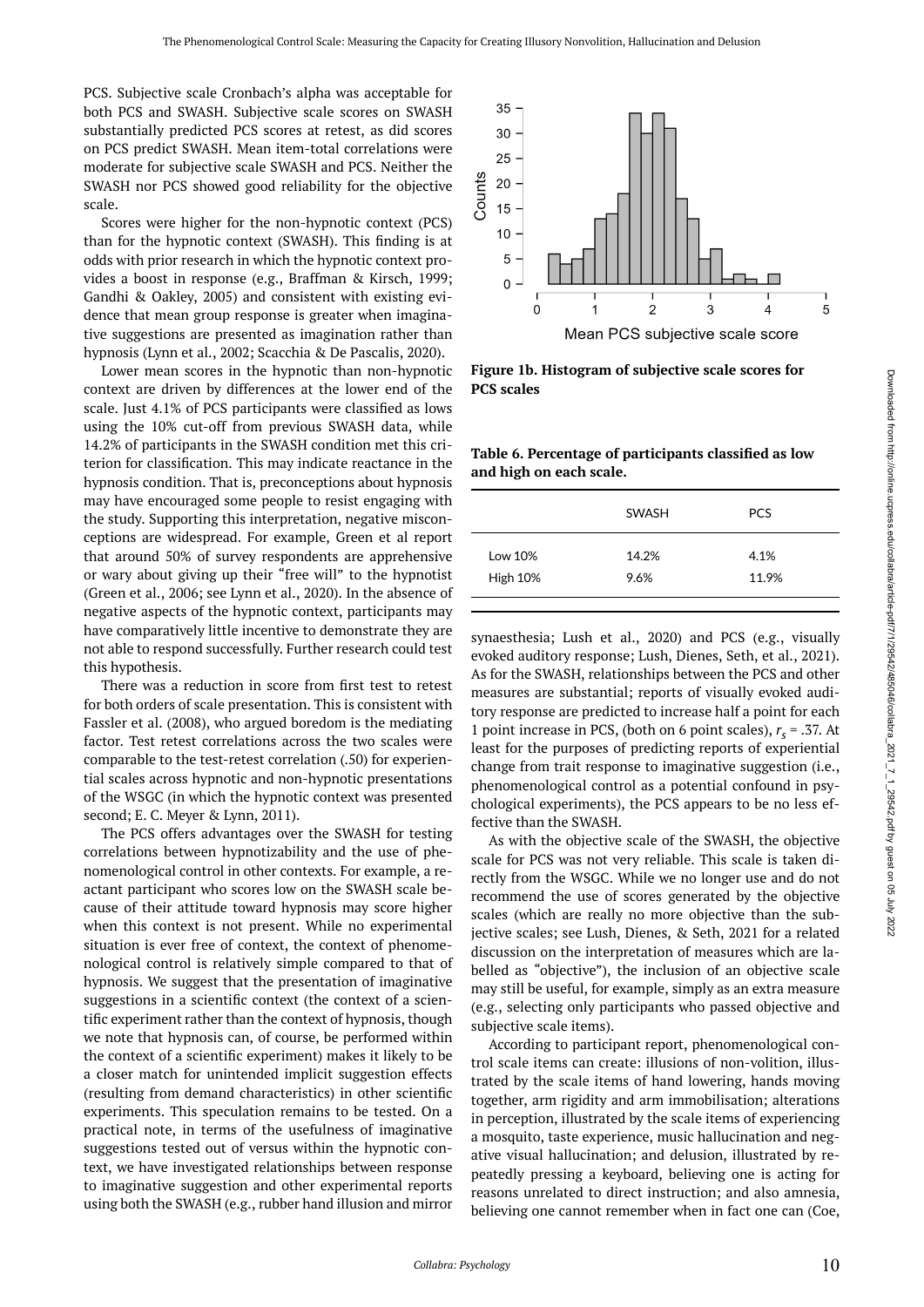1996; construing response to an amnesia suggestion as delusional depends on the claim that the subject can breach it if motivated). Another way of cross-classifying types of responses suggested by Woody and Barnier (2008) is motor vs cognitive/perceptual crossed by direct vs challenge. A challenge suggestion is when the subject is urged to try to do something but the suggestion is that they will fail. An example of each of these four types is: hand lowering for motor direct; mosquito for perceptual/cognitive direct; arm immobilisation for motor challenge; and negative visual hallucination for perceptual/cognitive challenge. The scale thus has a mix of the suggestions requiring possibly different subskills (Kallio, 2021; Woody & McConkey, 2003).

For some researchers, the terms "induction" and "hypnosis" presume there is a special procedure for inducing an altered state (Coe, 1992). People "enter" or "leave" hypnosis. As mentioned, it has long been known that response to imaginative suggestion does not require a special state (Barber & Glass, 1962; Hull, 1933) and the postulation of a state has not yet led to confirmed predictions that could not be made otherwise (see Jensen et al., 2017; Lynn et al., 2020). However, the phrase "the capacity for phenomenological control" does not presume anything on this matter, one way or the other. The question of an altered state may be investigated by those who wish, while others may investigate the nature of how people alter their sense of volition, or create hallucinations or delusions independent of issues to do with special states. Further the term "phenomenological control" indicates that the phenomenon measured is central to understanding consciousness, and not tied to any particular context, such as the hypnotic one. The term "phenomenological control" is consistent with any theory of response to imaginative suggestion which posits that response is under control (as opposed to reflex), and any theory which accepts there is experiential change in response to imaginative suggestion. While we favour the theory that phenomenological control involves voluntary acts which are experienced as involuntary (Dienes, 2012; Dienes et al., 2020; in press), the term is in no way limited to this "cold control" theory alone.

It is possible that the preamble to the PCS, inviting subjects to actively engage with the exercises, promotes a different way of responding than a hypnotic context. However, the results of this study do not easily support this interpretation. The scale items in both the PCS and SWASH scales are worded as suggestions for changes in experiences rather than instructions or requests. The response scales ask about the experiences in terms of distortion in volition and perception; thus, prima facie, subjects have similar experiences on both scales. Responding in the hypnotic context has also long been recognized as an active striving (White, 1941), a process with which subjects actively engage (McConkey & Sheehan, 1982), with the subjective distortions building up over time within each suggestion (McConkey et al., 1999).

Regardless of the degree to which one believes imaginative suggestion scales (within or outside the hypnotic context) reflect genuine experience (for a review of evidence for this see Dienes et al., in press; for a review of other evidence see McConkey, 2008), other demand characteristics effects such as faking, wilful imagination (see Corneille & Lush, 2021) or (as is most likely) some mixture of these pos-

sibilities, it is important to take stable trait differences in a tendency to report anomalous experiences in experimental situations seriously. With reference to effects for which relationships between phenomenological control have been shown (thus far the rubber hand illusion, mirror touch synaesthesia, vicarious pain and visually evoked auditory response), there is a measurable trait which predicts reports of experience. When this is taken into account, these effects require re-interpretation. For example, without higher phenomenological control participants there is not agreement on average for an illusion of ownership of a fake hand at typical sample sizes (see Roseboom & Lush, 2020); this puts pressure on theories of the rubber hand illusion not based on phenomenological control.

Although we believe that imaginative suggestion research has been hampered by the outdated label of "hypnosis", we are aware that this claim may not be welcomed by researchers who have much invested in the hypnotic context. It is for this reason that we have changed only as much as was necessary to remove the hypnotic context in adapting the SWASH scale (e.g., references to relaxation, sleep, trance states; Lynn et al., 2020). We hope that fears that the scale measures something different to hypnosis scales may be allayed somewhat by this conservative approach. We do not discount hypnosis research; the hypnotic context has proven fruitful in the study of imaginative suggestion effects. We also do not discount the use of the hypnotic context in clinical treatment, whenever it proves useful (see Lynn et al., 2019). However, continued adherence to a term rooted in 19<sup>th</sup> century understanding and which is so laden with misleading mythology may be of more harm than good to progress in scientific research on the phenomena in question.

The SWASH is an adaptation of the long established WSGC, itself a group adaptation of the Stanford. The PCS is a close adaptation of the SWASH. While this strategy is advantageous with regard to relating results to earlier studies, a disadvantage is that weaknesses of these historical scales have not been removed. There is, however, a need for development of imaginative suggestion scales, which have undergone relatively little development since their initial development many decades ago (see Acunzo & Terhune, 2021). Future development of phenomenological control scales can afford to be less conservative, for example, by revising the post-session/post-hypnotic suggestion and by introducing new items. Furthermore, as for most measures of hypnotizability, the experience of involuntariness is assumed for the PCS. Future scales would also benefit from the addition of an involuntariness measure for each item.

Note that we do not argue that expectancies are the sole determinant of response (see e.g. Dienes & Perner, 2007, for counter-arguments to expectancies being the sole psychological determinant to response). Rather, we point out that suggestions inform people of what they should experience (or what they should expect to experience). This is true whether the suggestion is indirect and non-verbal (e.g., repetitive passes of a mesmerist's hands or iron rod) or direct and verbal (e.g., the suggestion that one will have a particular experience as delivered by a "hypnotist").

In sum, the capacity for phenomenological control has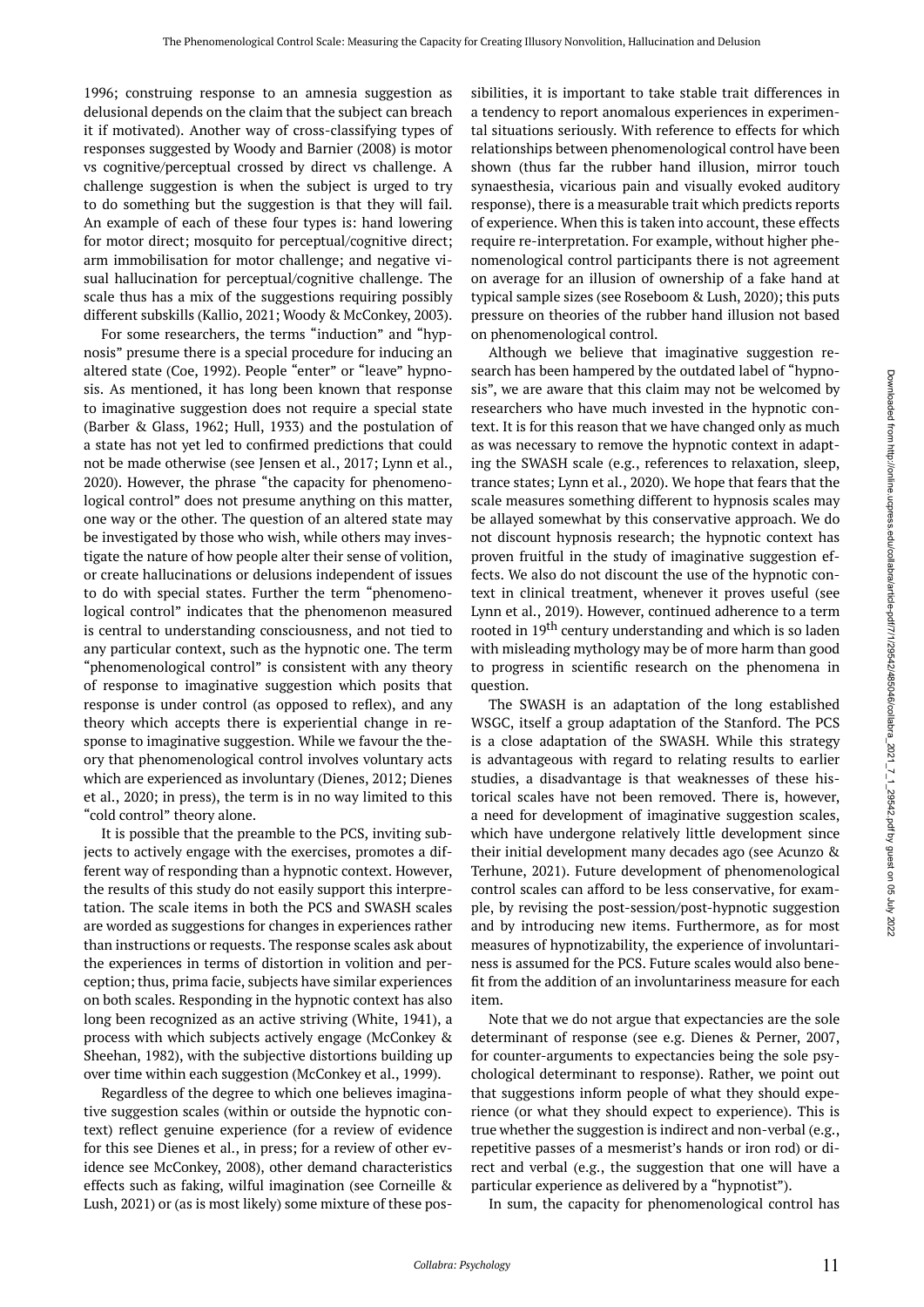been largely ignored outside of the hypnotic context, yet the application of the capacity may be widespread in many contexts, inside and outside the lab (Bell et al., 2011; Bryant et al., 2003; Hilgard, 1970). The subjective scale of the PCS is a reliable tool for measuring trait response to imaginative suggestion outside the context of hypnosis. We hope this scale will help us see what may have been in front of our noses all along; phenomenological control may be widespread in psychological experiments without people noticing. People may not have noticed because phenomenological control has been called hypnosis, a word and context that suggests something both magical, yet also mildly disreputable. Our aim is to encourage others to look and see.

# **Author contributions**

PL, Z.D. and R.B.S designed the study. R.B.S wrote the MATLAB program and collected first session data. P.L. collected retest data, performed analyses and drafted the manuscript. All authors provided critical revisions.

# **Acknowledgements**

Bence Palfi and Gyorgy Moga assisted with collection of retest data.

# **Funding information**

PL and AKS are grateful to the Dr. Mortimer and Theresa Sackler Foundation and to the Canadian Institute for Advanced Research (CIFAR) Program on Brain, Mind, and Consciousness.

# **Competing interests**

No competing interests.

# **Supplemental material**

Study materials (scripts and audio recordings) and supplemental results (principle components analysis) available at <https://osf.io/4x25a/>

# **Data accessibility statement**

All stimuli, presentation materials, participant data, and JASP analysis files and output can be found on this paper's project page on the OSF:<https://osf.io/4x25a/>

Submitted: April 26, 2021 PST, Accepted: October 18, 2021 PST

Downloaded from http://online.ucpress.edu/collabra/article-pdf/71/29542/485046/collabra\_2021\_7\_1\_29542.pdf by guest on 05 July 202: Downloaded from http://online.ucpress.edu/collabra/article-pdf/7/1/29542/485046/collabra\_2021\_1\_2/29542.pdf by guest on 05 July 2022



This is an open-access article distributed under the terms of the Creative Commons Attribution 4.0 International License (CCBY-4.0). View this license's legal deed at http://creativecommons.org/licenses/by/4.0 and legal code at http://creativecommons.org/licenses/by/4.0/legalcode for more information.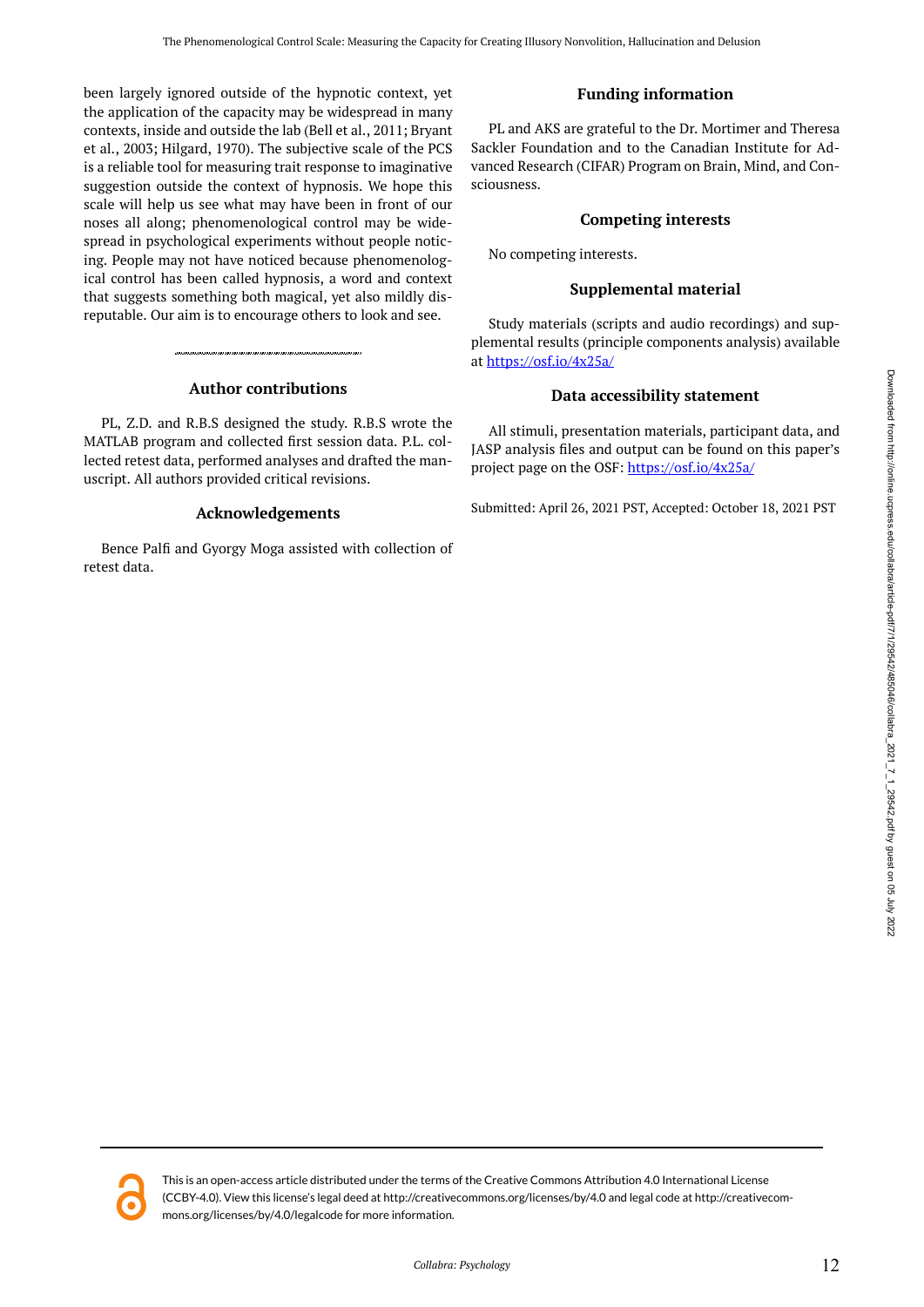# REFERENCES

- Acunzo, D. J., & Terhune, D. B. (2021). A critical review of standardized measures of hypnotic suggestibility. *International Journal of Clinical and Experimental Hypnosis*, *69*(1), 50–71. [https://doi.org/10.1080/00207](https://doi.org/10.1080/00207144.2021.1833209) [144.2021.1833209](https://doi.org/10.1080/00207144.2021.1833209)
- Banyai, E. I., & Hilgard, E. R. (1976). A comparison of active-alert hypnotic induction with traditional relaxation induction. *Journal of Abnormal Psychology*, *85*(2), 218–224. [https://doi.org/10.1037/0021-843x.8](https://doi.org/10.1037/0021-843x.85.2.218) [5.2.218](https://doi.org/10.1037/0021-843x.85.2.218)
- Barber, T. X., & Glass, L. B. (1962). Significant factors in hypnotic behavior. *The Journal of Abnormal and Social Psychology*, *64*(3), 222–228. [https://doi.org/10.1037/h](https://doi.org/10.1037/h0041347) [0041347](https://doi.org/10.1037/h0041347)
- Barber, T. X., & Wilson, S. C. (1978). The Barber suggestibility scale and the creative imagination scale: Experimental and clinical applications. *American Journal of Clinical Hypnosis*, *21*(2–3), 84–108. [https://doi.org/10.1080/00029157.1978.10403](https://doi.org/10.1080/00029157.1978.10403966) [966](https://doi.org/10.1080/00029157.1978.10403966)
- Bell, V., Oakley, D. A., Halligan, P. W., & Deeley, Q. (2011). Dissociation in hysteria and hypnosis: Evidence from cognitive neuroscience. *Journal of Neurology, Neurosurgery & Psychiatry*, *82*(3), 332–339. <https://doi.org/10.1136/jnnp.2009.199158>
- Bowers, K. (1993). The Waterloo-Stanford Group C (WSGC) scale of hypnotic susceptibility: Normative and comparative data. *International Journal of Clinical and Experimental Hypnosis*, *41*(1), 35–46. [https://doi.o](https://doi.org/10.1080/00207149308414536) [rg/10.1080/00207149308414536](https://doi.org/10.1080/00207149308414536)
- Braffman, W., & Kirsch, I. (1999). Imaginative suggestibility and hypnotizability: An empirical analysis. *Journal of Personality and Social Psychology*, *77*(3), 578–587. [https://doi.org/10.1037/0022-3514.7](https://doi.org/10.1037/0022-3514.77.3.578) [7.3.578](https://doi.org/10.1037/0022-3514.77.3.578)
- Bryant, R. A., Guthrie, R. M., Moulds, M. L., Nixon, R. D. V., & Felmingham, K. (2003). Hypnotizability and Posttraumatic Stress Disorder: A Prospective Study. *International Journal of Clinical and Experimental Hypnosis*, *51*(4), 382–389. [https://doi.org/10.1076/ice](https://doi.org/10.1076/iceh.51.4.382.16407) [h.51.4.382.16407](https://doi.org/10.1076/iceh.51.4.382.16407)
- Coe, W. C. (1992). Hypnosis: Wherefore Art Thou? *International Journal of Clinical and Experimental Hypnosis*, *40*(4), 219–237. [https://doi.org/10.1080/002](https://doi.org/10.1080/00207149208409659) [07149208409659](https://doi.org/10.1080/00207149208409659)
- Coe, W. C. (1996). Breaching posthypnotic amnesia: A review. In R. G. Kunzendorf, N. P. Spanos, & B. Wallace (Eds.), *Hypnosis and imagination* (pp. 137–146). Taylor and Francis.
- Coe, W. C., Kobayashi, K., & Howard, M. L. (1973). Experimental and ethical problems of evaluating the influence of hypnosis in antisocial conduct. *Journal of Abnormal Psychology*, *82*(3), 476–482. [https://doi.org/](https://doi.org/10.1037/h0035365) [10.1037/h0035365](https://doi.org/10.1037/h0035365)
- Corneille, O., & Lush, P. (2021). *Sixty years after Orne's American Psychologist article: A conceptual analysis of "Demand Characteristics."* PsyArXiv. [https://doi.org/1](https://doi.org/10.31234/osf.io/jqyvx) [0.31234/osf.io/jqyvx](https://doi.org/10.31234/osf.io/jqyvx)
- Currie, G., & Ravenscroft, I. (2002). *Recreative minds: Imagination in philosophy and psychology*. Oxford University Press.
- De Lange, F. P., Heilbron, M., & Kok, P. (2018). How do expectations shape perception? *Trends in Cognitive Sciences*, *22*(9), 764–779. [https://doi.org/10.1016/j.tic](https://doi.org/10.1016/j.tics.2018.06.002) [s.2018.06.002](https://doi.org/10.1016/j.tics.2018.06.002)
- Deeley, Q., Oakley, D. A., Walsh, E., Bell, V., Mehta, M. A., & Halligan, P. W. (2014). Modelling psychiatric and cultural possession phenomena with suggestion and fMRI. *Cortex*, *53*, 107–119. [https://doi.org/10.101](https://doi.org/10.1016/j.cortex.2014.01.004) [6/j.cortex.2014.01.004](https://doi.org/10.1016/j.cortex.2014.01.004)
- Dell, P. F. (2021). Hypnotizability and the Natural Human Ability to Alter Experience. *International Journal of Clinical and Experimental Hypnosis*, *69*(1), 7–26. [https://doi.org/10.1080/00207144.2021.183485](https://doi.org/10.1080/00207144.2021.1834859) [9](https://doi.org/10.1080/00207144.2021.1834859)
- Derbyshire, S. W. G., Whalley, M. G., & Oakley, D. A. (2009). Fibromyalgia pain and its modulation by hypnotic and non-hypnotic suggestion: An fMRI analysis. *European Journal of Pain*, *13*(5), 542–550. [htt](https://doi.org/10.1016/j.ejpain.2008.06.010) [ps://doi.org/10.1016/j.ejpain.2008.06.010](https://doi.org/10.1016/j.ejpain.2008.06.010)
- Dienes, Z. (2012). Is hypnotic responding the strategic relinquishment of metacognition? In *Foundations of metacognition* (pp. 267–278). Oxford University Press. [https://doi.org/10.1093/acprof:oso/9780199646739.00](https://doi.org/10.1093/acprof:oso/9780199646739.003.0017) [3.0017](https://doi.org/10.1093/acprof:oso/9780199646739.003.0017)
- Dienes, Z. (2019). How do I know what my theory predicts? *Advances in Methods and Practices in Psychological Science*, *2*(4), 364–377. [https://doi.org/1](https://doi.org/10.1177/2515245919876960) [0.1177/2515245919876960](https://doi.org/10.1177/2515245919876960)
- Dienes, Z., Lush, P., Palfi, B., Roseboom, W., Scott, R., Parris, B., Seth, A., & Lovell, M. (2020). Phenomenological control as cold control. *Psychology*  of Consciousness: Theory, Research, and Practice. [http](https://doi.org/10.1037/cns0000230) [s://doi.org/10.1037/cns0000230](https://doi.org/10.1037/cns0000230)
- Dienes, Z., Palfi, B., & Lush, P. (in press). Controlling phenomenology by being unaware of intentions. In J. Weisberg (Ed.), *Qualitative Consciousness: Themes from the Philosophy of David Rosenthal*. Cambridge University Press.
- Dienes, Z., & Perner, J. (2007). The cold control theory of hypnosis. In G. Jamieson (Ed.), *Hypnosis and conscious states: The cognitive neuroscience perspective*  (pp. 293–314). Oxford University Press.
- Esdaile, J. (1852). *The introduction of mesmerism, as an anæsthetic and curative agent, into the hospitals of India*. Dewar.
- Facco, E., Casiglia, E., Al Khafaji, B. E., Finatti, F., Duma, G. M., Mento, G., Pederzoli, L., & Tressoldi, P. (2019). The neurophenomenology of out-of-body experiences induced by hypnotic suggestions. *International Journal of Clinical and Experimental Hypnosis*, *67*(1), 39–68. [https://doi.org/10.1080/00207](https://doi.org/10.1080/00207144.2019.1553762) [144.2019.1553762](https://doi.org/10.1080/00207144.2019.1553762)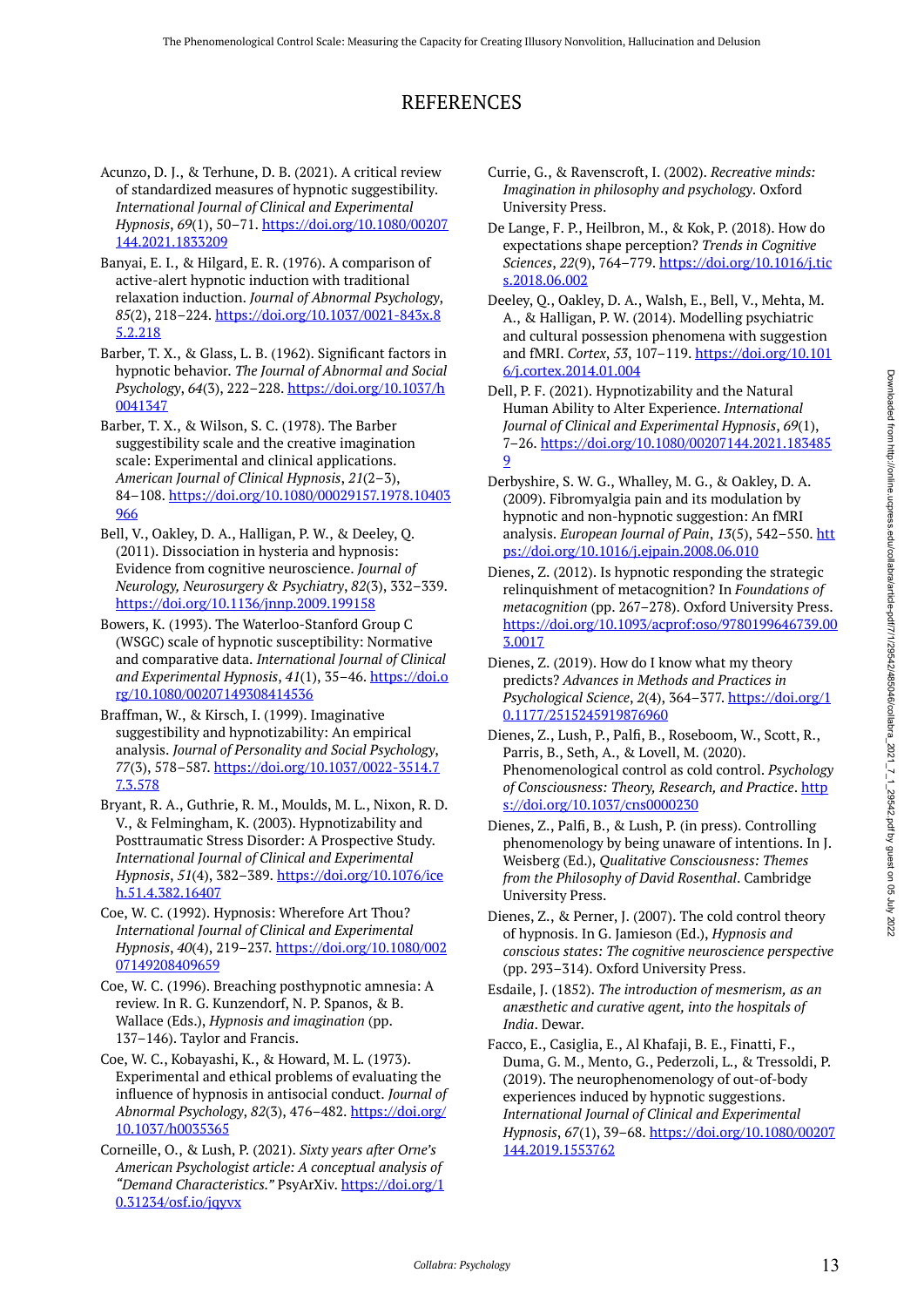Fassler, O., Lynn, S. J., & Knox, J. (2008). Is hypnotic suggestibility a stable trait? *Consciousness and Cognition*, *17*(1), 240–253. [https://doi.org/10.1016/j.c](https://doi.org/10.1016/j.concog.2007.05.004) [oncog.2007.05.004](https://doi.org/10.1016/j.concog.2007.05.004)

Frith, C. (2013). *Making up the mind: How the brain creates our mental world*. John Wiley & Sons.

Gandhi, B., & Oakley, D. A. (2005). Does 'hypnosis' by any other name smell as sweet? The efficacy of 'hypnotic' inductions depends on the label 'hypnosis.' *Consciousness and Cognition*, *14*(2), 304–315. [https://d](https://doi.org/10.1016/j.concog.2004.12.004) [oi.org/10.1016/j.concog.2004.12.004](https://doi.org/10.1016/j.concog.2004.12.004)

Gazzaniga, M. S. (2018). *The consciousness instinct: Unraveling the mystery of how the brain makes the mind*. Farrar, Straus and Giroux.

Gravitz, M. A., & Gerton, M. I. (1984). Origins of the term hypnotism prior to Braid. *American Journal of Clinical Hypnosis*, *27*(2), 107–110. [https://doi.org/10.1](https://doi.org/10.1080/00029157.1984.10402865) [080/00029157.1984.10402865](https://doi.org/10.1080/00029157.1984.10402865)

Green, J. P., Page, R. A., Rasekhy, R., Johnson, L. K., & Bernhardt, S. E. (2006). Cultural views and attitudes about hypnosis: A survey of college students across four countries. *International Journal of Clinical and Experimental Hypnosis*, *54*(3), 263–280. [https://doi.or](https://doi.org/10.1080/00207140600689439) [g/10.1080/00207140600689439](https://doi.org/10.1080/00207140600689439)

Hammond, D. C. (2013). A Review of the History of Hypnosis Through the Late 19th Century. *American Journal of Clinical Hypnosis*, *56*(2), 174–191. [https://do](https://doi.org/10.1080/00029157.2013.826172) [i.org/10.1080/00029157.2013.826172](https://doi.org/10.1080/00029157.2013.826172) 

Hilgard, J. R. (1970). *Personality and hypnosis: A study of imaginative involvement*. University of Chicago Press.

Hull, C. L. (1933). *Hypnosis and suggestibility*. Appleton Century.

Jensen, M. P., Jamieson, G. A., Lutz, A., Mazzoni, G., McGeown, W. J., Santarcangelo, E. L., Demertzi, A., De Pascalis, V., Bányai, É. I., Rominger, C., Vuilleumier, P., Faymonville, M.-E., & Terhune, D. B. (2017). New directions in hypnosis research: Strategies for advancing the cognitive and clinical neuroscience of hypnosis. *Neuroscience of Consciousness*, *2017*(1), nix004. [https://doi.org/10.109](https://doi.org/10.1093/nc/nix004) [3/nc/nix004](https://doi.org/10.1093/nc/nix004)

Kallio, S. (2021). Time to update our suggestibility scales. *Consciousness and Cognition*, 90, 103103. [http](https://doi.org/10.1016/j.concog.2021.103103) [s://doi.org/10.1016/j.concog.2021.103103](https://doi.org/10.1016/j.concog.2021.103103) 

Kihlstrom, J. F. (2008). The domain of hypnosis, revisited. In M. Nash & A. Barnier (Eds.), *The Oxford Handbook of Hypnosis: Theory, Research, and Practice*  (pp. 21–52). Oxford University Press.

Kirsch, I. (2017). Placebo effects and hypnosis. In G. R. Elkins (Ed.), *Handbook of medical and psychological hypnosis: Foundations, applications, and professional issues* (pp. 679–685). Springer.

Kirsch, I., & Braffman, W. (2001). Imaginative suggestibility and hypnotizability. *Current Directions in Psychological Science*, *10*(2), 57–61. [https://doi.org/](https://doi.org/10.1111/1467-8721.00115) [10.1111/1467-8721.00115](https://doi.org/10.1111/1467-8721.00115)

Kirsch, I., & Council, J. R. (1989). Response expectancy as a determinant of hypnotic behavior. In *Hypnosis: The cognitive-behavioral perspective* (pp. 360–379). Prometheus Books.

Lush, P. (2020). Demand characteristics confound the rubber hand illusion. *Collabra: Psychology*, *6*(1).

Lush, P., Botan, V., Scott, R. B., Seth, A. K., Ward, J., & Dienes, Z. (2020). Trait phenomenological control predicts experience of mirror synaesthesia and the rubber hand illusion. *Nature Communications*, *11*(1), 1–10. <https://doi.org/10.1038/s41467-020-18591-6>

Lush, P., Dienes, Z., & Seth, A. (2021). *Rubber hand illusion reports remain confounded by demand characteristics and are substantially related to trait phenomenological control*. PsyArXiv. [https://doi.org/1](https://doi.org/10.31234/osf.io/qh4ag) [0.31234/osf.io/qh4ag](https://doi.org/10.31234/osf.io/qh4ag) 

Lush, P., Dienes, Z., Seth, A., & Scott, R. B. (2021). *Trait phenomenological control predicts visually evoked auditory response*. PsyArXiv. [https://doi.org/10.31234/](https://doi.org/10.31234/osf.io/x9eud) [osf.io/x9eud](https://doi.org/10.31234/osf.io/x9eud)

Lush, P., Scott, R. B., Moga, G., & Dienes, Z. (2021, March 9). *Computer vs live delivery of the Sussex Waterloo Scale of Hypnotisability (SWASH)*. [https://do](https://doi.org/10.1037/cns0000292) [i.org/10.1037/cns0000292](https://doi.org/10.1037/cns0000292)

Lynn, S. J., Green, J. P., Polizzi, C. P., Ellenberg, S., Gautam, A., & Aksen, D. (2019). Hypnosis, Hypnotic Phenomena, and Hypnotic Responsiveness: Clinical and Research Foundations—A 40-Year Perspective. *International Journal of Clinical and Experimental Hypnosis*, *67*(4), 475–511. [https://doi.org/10.1080/002](https://doi.org/10.1080/00207144.2019.1649541) [07144.2019.1649541](https://doi.org/10.1080/00207144.2019.1649541) 

Lynn, S. J., Kirsch, I., Terhune, D. B., & Green, J. P. (2020). Myths and Misconceptions About Hypnosis and Suggestion: Separating Fact and Fiction. *Applied Cognitive Psychology*, *34*(6), 1253–1264. [https://doi.or](https://doi.org/10.1002/acp.3730) [g/10.1002/acp.3730](https://doi.org/10.1002/acp.3730) 

Lynn, S. J., Vanderhoff, H., Shindler, K., & Stafford, J. (2002). Defining hypnosis as a trance vs. cooperation: Hypnotic inductions, suggestibility, and performance standards. *American Journal of Clinical Hypnosis*, *44*(3–4), 231–240.

Martin, J.-R., & Dienes, Z. (2019). Bayes to the rescue: Does the type of hypnotic induction matter? *Psychology of Consciousness: Theory, Research, and Practice*, *6*(4), 359–370. [https://doi.org/10.1037/cns00](https://doi.org/10.1037/cns0000189) [00189](https://doi.org/10.1037/cns0000189)

MATLAB. (2017). *version 9.3(R2017b)*. The MathWorks Inc.

McConkey, K. M. (2008). Generations and landscapes of hypnosis: Questions we've asked, questions we should ask. *The Oxford Handbook of Hypnosis: Theory, Research and Practice*, 53–77. [https://doi.org/10.1093/](https://doi.org/10.1093/oxfordhb/9780198570097.013.0003) [oxfordhb/9780198570097.013.0003](https://doi.org/10.1093/oxfordhb/9780198570097.013.0003)

McConkey, K. M., & Sheehan, P. W. (1982). Effort and experience on the creative imagination scale. *International Journal of Clinical and Experimental Hypnosis*, *30*(3), 280–288. [https://doi.org/10.1080/002](https://doi.org/10.1080/00207148208407265) [07148208407265](https://doi.org/10.1080/00207148208407265)

McConkey, K. M., Wende, V., & Barnier, A. J. (1999). Measuring change in the subjective experience of hypnosis. *International Journal of Clinical and Experimental Hypnosis*, *47*(1), 23–39. [https://doi.org/1](https://doi.org/10.1080/00207149908410020) [0.1080/00207149908410020](https://doi.org/10.1080/00207149908410020)

Lush, P., Moga, G., McLatchie, N., & Dienes, Z. (2018). The Sussex-Waterloo Scale of Hypnotizability (SWASH): Measuring capacity for altering conscious experience. *Neuroscience of Consciousness*, *2018*(1), niy006. <https://doi.org/10.1093/nc/niy006>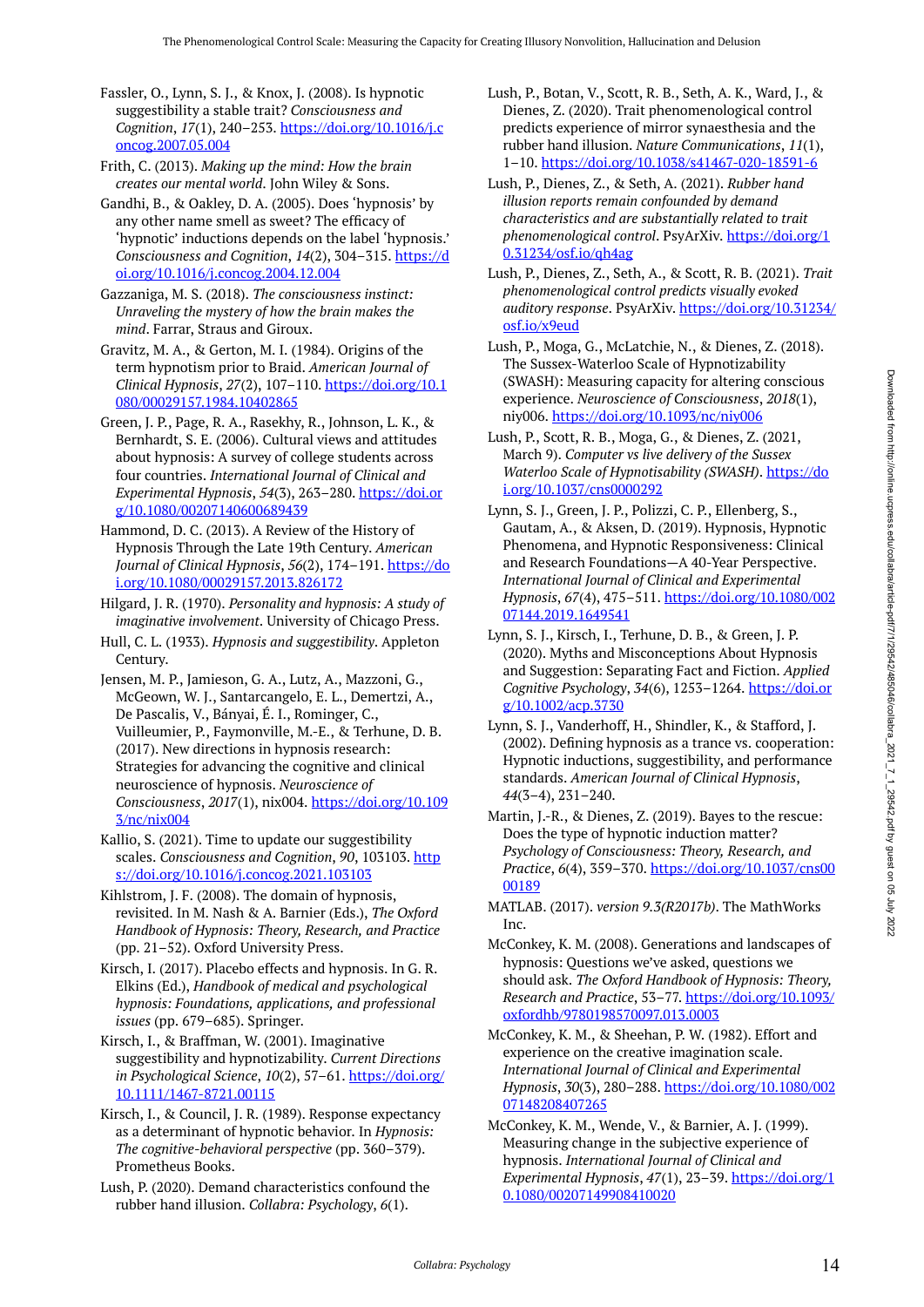McGeown, W. J., Venneri, A., Kirsch, I., Nocetti, L., Roberts, K., Foan, L., & Mazzoni, G. (2012). Suggested visual hallucination without hypnosis enhances activity in visual areas of the brain. *Consciousness and Cognition*, *21*(1), 100–116. [https://doi.org/10.1016/j.c](https://doi.org/10.1016/j.concog.2011.10.015) [oncog.2011.10.015](https://doi.org/10.1016/j.concog.2011.10.015)

Meyer, E. C., & Lynn, S. J. (2011). Responding to hypnotic and nonhypnotic suggestions: Performance standards, imaginative suggestibility, and response expectancies. *International Journal of Clinical and Experimental Hypnosis*, *59*(3), 327–349. [https://doi.or](https://doi.org/10.1080/00207144.2011.570660) [g/10.1080/00207144.2011.570660](https://doi.org/10.1080/00207144.2011.570660)

Meyer, T. J., Miller, M. L., Metzger, R. L., & Borkovec, T. D. (1990). Development and validation of the penn state worry questionnaire. *Behaviour Research and Therapy*, *28*(6), 487–495. [https://doi.org/10.1016/000](https://doi.org/10.1016/0005-7967(90)90135-6) [5-7967\(90\)90135-6](https://doi.org/10.1016/0005-7967(90)90135-6) 

Michael, R. B., Garry, M., & Kirsch, I. (2012). Suggestion, Cognition, and Behavior. *Current Directions in Psychological Science*, *21*(3), 151–156. [htt](https://doi.org/10.1177/0963721412446369) [ps://doi.org/10.1177/0963721412446369](https://doi.org/10.1177/0963721412446369)

Milling, L. S., Coursen, E. L., Shores, J. S., & Waszkiewicz, J. A. (2010). The predictive utility of hypnotizability: The change in suggestibility produced by hypnosis. *Journal of Consulting and Clinical Psychology*, *78*(1), 126–130. [https://doi.org/1](https://doi.org/10.1037/a0017388) [0.1037/a0017388](https://doi.org/10.1037/a0017388)

Moore, R. K. (1964). Susceptibility to hypnosis and susceptibility to social influence. *The Journal of Abnormal and Social Psychology, 68(3), 282-294.* [http](https://doi.org/10.1037/h0048401) [s://doi.org/10.1037/h0048401](https://doi.org/10.1037/h0048401)

Oakley, D. A., & Halligan, P. W. (2009). Hypnotic suggestion and cognitive neuroscience. *Trends in Cognitive Sciences*, *13*(6), 264–270. [https://doi.org/1](https://doi.org/10.1016/j.tics.2009.03.004) [0.1016/j.tics.2009.03.004](https://doi.org/10.1016/j.tics.2009.03.004)

Oakley, D. A., Walsh, E., Mehta, M. A., Halligan, P. W., & Deeley, Q. (2021). Direct verbal suggestibility: Measurement and significance. *Consciousness and Cognition*, *89*, 103036. [https://doi.org/10.1016/j.conco](https://doi.org/10.1016/j.concog.2020.103036) [g.2020.103036](https://doi.org/10.1016/j.concog.2020.103036)

Orne, M. T. (1962). On the social psychology of the psychological experiment: With particular reference to demand characteristics and their implications. *American Psychologist*, *17*(11), 776–783. [https://doi.or](https://doi.org/10.1037/h0043424) [g/10.1037/h0043424](https://doi.org/10.1037/h0043424) 

Orne, M. T. (1969). Demand characteristics and the concept of quasi-controls. In R. Rosenthal & R. Rosnow (Eds.), *Artifact in behavioral research* (pp. 143–179). Academic Press.

Palfi, B., Moga, G., Lush, P., Scott, R. B., & Dienes, Z. (2019). Can hypnotic suggestibility be measured online? *Psychological Research*, 1–12.

Parra, A., & Rey, A. (2019). The interoception and imagination loop in hypnotic phenomena. *Consciousness and Cognition*, *73*, 102765. [https://doi.o](https://doi.org/10.1016/j.concog.2019.102765) [rg/10.1016/j.concog.2019.102765](https://doi.org/10.1016/j.concog.2019.102765)

Piccione, C., Hilgard, E. R., & Zimbardo, P. G. (1989). On the degree of stability of measured hypnotizability over a 25-year period. *Journal of Personality and Social Psychology*, *56*(2), 289–295. [https://doi.org/10.1037/0](https://doi.org/10.1037/0022-3514.56.2.289) [022-3514.56.2.289](https://doi.org/10.1037/0022-3514.56.2.289)

Pintar, J., & Lynn, S. J. (2009). *Hypnosis: A brief history*. John Wiley & Sons.

- Polczyk, R. (2016). Factor structure of suggestibility revisited: New evidence for direct and indirect suggestibility. *Current Issues in Personality Psychology*, *4*(2), 87–96. <https://doi.org/10.5114/cipp.2016.60249>
- Polczyk, R., & Pasek, T. (2006). Types of Suggestibility:Relationships Among Compliance, Indirect, and Direct Suggestibility. *International Journal of Clinical and Experimental Hypnosis*, *54*(4), 392–415. [https://doi.org/10.1080/0020714060085676](https://doi.org/10.1080/00207140600856764) [4](https://doi.org/10.1080/00207140600856764)
- Roseboom, W., & Lush, P. (2020). *Serious problems with interpreting rubber hand illusion experiments*. Preprint. PsyArXiv.<https://doi.org/10.31234/osf.io/uhdzs>
- Scacchia, P., & De Pascalis, V. (2020). Effects of prehypnotic instructions on hypnotizability and relationships between Hypnotizability, absorption, and empathy. *American Journal of Clinical Hypnosis*, *62*(3), 231–266. [https://doi.org/10.1080/00029157.201](https://doi.org/10.1080/00029157.2019.1586639) [9.1586639](https://doi.org/10.1080/00029157.2019.1586639)
- Seth, A. K. (2019). From unconscious inference to the beholder's share: Predictive perception and human experience. *European Review*, *27*(3), 378–410. [http](https://doi.org/10.1017/s1062798719000061) [s://doi.org/10.1017/s1062798719000061](https://doi.org/10.1017/s1062798719000061)

Sharpe, D., & Whelton, W. J. (2016). Frightened by an old scarecrow: The remarkable resilience of demand characteristics. *Review of General Psychology*, *20*(4), 349–368.<https://doi.org/10.1037/gpr0000087>

Tasso, A. F., Pérez, N. A., Moore, M., Griffo, R., & Nash, M. R. (2020). Hypnotic responsiveness and nonhypnotic suggestibility: Disparate, similar, or the same? *International Journal of Clinical and Experimental Hypnosis*, *68*(1), 38–67. [https://doi.org/1](https://doi.org/10.1080/00207144.2020.1685330) [0.1080/00207144.2020.1685330](https://doi.org/10.1080/00207144.2020.1685330) 

- Terhune, D. B., Cleeremans, A., Raz, A., & Lynn, S. J. (2017). Hypnosis and top-down regulation of consciousness. *Neuroscience & Biobehavioral Reviews*, *81*, 59–74. [https://doi.org/10.1016/j.neubiorev.2017.0](https://doi.org/10.1016/j.neubiorev.2017.02.002) [2.002](https://doi.org/10.1016/j.neubiorev.2017.02.002)
- White, R. W. (1941). A preface to the theory of hypnotism. *Journal of Abnormal and Social Psychology*, *36*(4), 477–505. <https://doi.org/10.1037/h0053844>
- Wobst, A. H. K. (2007). Hypnosis and Surgery: Past, Present, and Future. *Anesthesia & Analgesia*, *104*(5), 1199–1208. [https://doi.org/10.1213/01.ane.00002606](https://doi.org/10.1213/01.ane.0000260616.49050.6d) [16.49050.6d](https://doi.org/10.1213/01.ane.0000260616.49050.6d)

Woody, E. Z., & Barnier, A. J. (2008). Hypnosis scales for the twenty-first century: What do we need and how should we use them? *The Oxford Handbook of Hypnosis: Theory, Research, and Practice, 255-282. [htt](https://doi.org/10.1093/oxfordhb/9780198570097.013.0010)* [ps://doi.org/10.1093/oxfordhb/9780198570097.013.00](https://doi.org/10.1093/oxfordhb/9780198570097.013.0010) [10](https://doi.org/10.1093/oxfordhb/9780198570097.013.0010) 

Woody, E. Z., & McConkey, K. M. (2003). What we don't know about the Brain and Hypnosis, but need to: A View from the Buckhorn Inn. *International Journal of Clinical and Experimental Hypnosis*, *51*(3), 309–338. [ht](https://doi.org/10.1076/iceh.51.3.309.15523) [tps://doi.org/10.1076/iceh.51.3.309.15523](https://doi.org/10.1076/iceh.51.3.309.15523)